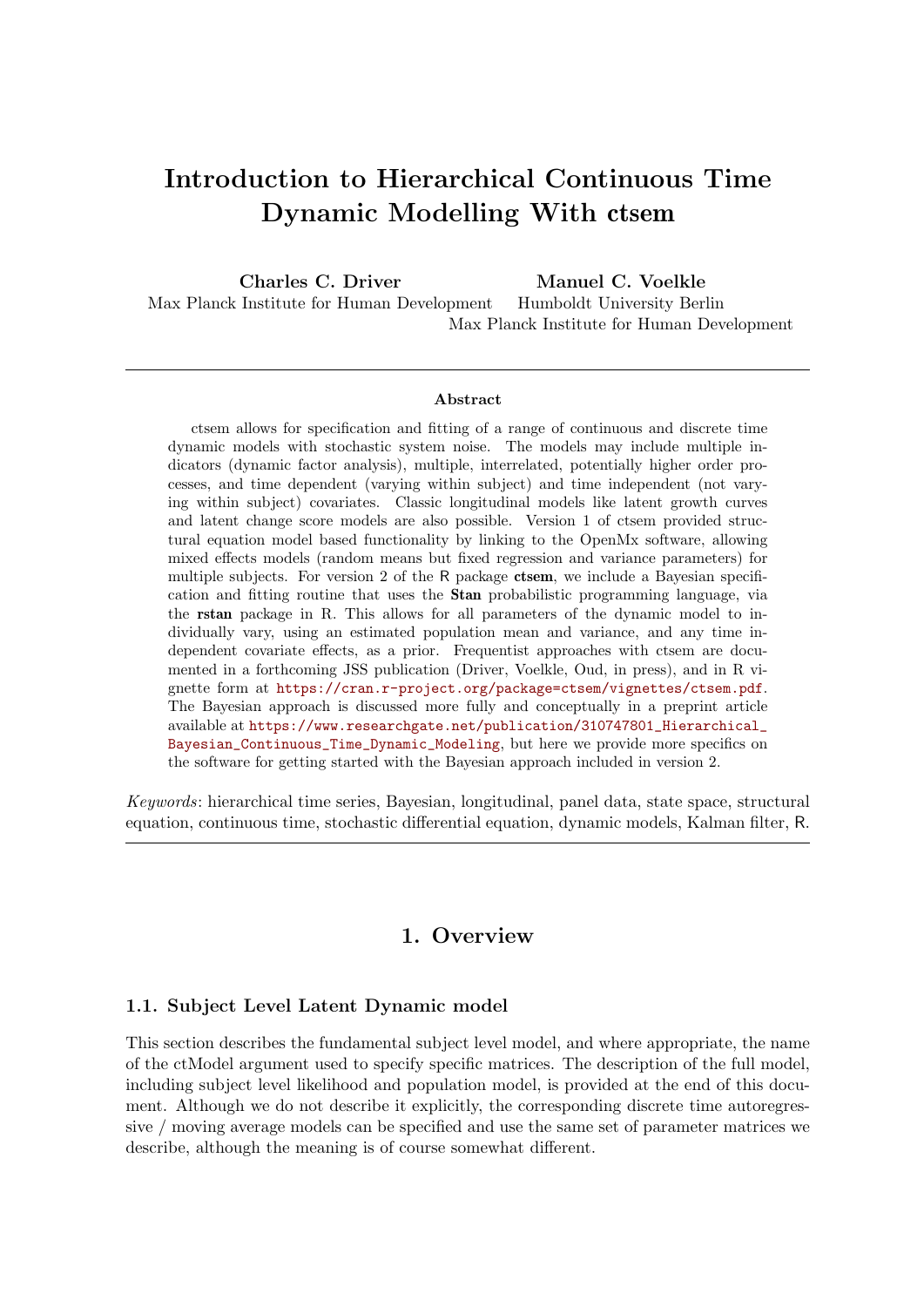## 1.2. Subject level latent dynamic model

The subject level dynamics are described by the following stochastic differential equation:

$$
d\eta(t) = \left(A\eta(t) + b + M\chi(t)\right)dt + GdW(t)
$$
\n(1)

Vector  $\eta(t) \in \mathbb{R}^v$  represents the state of the latent processes at time t. The matrix  $\mathbf{A} \in \mathbb{R}^{v \times v}$ (DRIFT) represents the so-called drift matrix, with auto effects on the diagonal and cross effects on the off-diagonals characterizing the temporal dynamics of the processes.

The continuous time intercept vector  $\mathbf{b} \in \mathbb{R}^v$  (CINT), in combination with **A**, determines the long-term level at which the processes fluctuate around.

Time dependent predictors  $\chi(t)$  represent inputs to the system that vary over time and are independent of fluctuations in the system. Equation [4](#page-12-0) shows a generalized form for time dependent predictors, that could be treated a variety of ways dependent on the assumed time course (or shape) of time dependent predictors. We use a simple impulse form shown in Equation [5,](#page-13-0) in which the predictors are treated as impacting the processes only at the instant of an observation occasion u. When necessary, the evolution over time can be modeled by extending the state matrices, for an example see [Driver, Oud, and Voelkle](#page-20-0) [\(In Press\)](#page-20-0).

$$
\chi(t) = \sum_{u \in U} \mathbf{x}_u \delta(t - t_u)
$$
 (2)

Here, time dependent predictors  $\mathbf{x}_u \in \mathbb{R}^l$  (tdpreds) are observed at measurement occasions  $u \in U$ . The Dirac delta function  $\delta(t - t_u)$  is a generalized function that is  $\infty$  at 0 and 0 elsewhere, yet has an integral of 1 (when 0 is in the range of integration). It is useful to model an impulse to a system, and here is scaled by the vector of time dependent predictors  $x_{ii}$ . The effect of these impulses on processes  $\eta(t)$  is then  $M \in \mathbb{R}^{v \times l}$  (TDPREDEFFECT).

 $W(t) \in \mathbb{R}^v$  (DIFFUSION) represents independent Wiener processes, with a Wiener process being a random-walk in continuous time.  $d\mathbf{W}(t)$  is meaningful in the context of stochastic differential equations, and represents the stochastic error term, an infinitesimally small increment of the Wiener process. Lower triangular matrix  $\mathbf{G} \in \mathbb{R}^{v \times v}$  represents the effect of this noise on the change in  $\eta(t)$ . Q, where  $\mathbf{Q} = \mathbf{G} \mathbf{G}^{\top}$ , represents the variance-covariance matrix of the diffusion process in continuous time.

#### 1.3. Subject level measurement model

The latent process vector  $\eta(t)$  has measurement model:

$$
\mathbf{y}(t) = \mathbf{\Lambda}\mathbf{\eta}(t) + \boldsymbol{\tau} + \boldsymbol{\epsilon}(t) \quad \text{where } \boldsymbol{\epsilon}(t) \sim \mathbf{N}(\mathbf{0}_c, \boldsymbol{\Theta}) \tag{3}
$$

 $y(t) \in \mathbb{R}^c$  is the vector of manifest variables,  $\Lambda \in \mathbb{R}^{c \times v}$  (LAMBDA) represents the factor loadings, and  $\tau \in \mathbb{R}^c$  (MANIFESTMEANS) the manifest intercepts. The residual vector  $\epsilon \in \mathbb{R}^c$  has covariance matrix  $\Theta \in \mathbb{R}^{c \times c}$  (MANIFESTVAR).

#### 1.4. Overview of hierarchical model

Parameters for each subject are first drawn from a simultaneously estimated higher level distribution over an unconstrained space, then a set of parameter specific transformations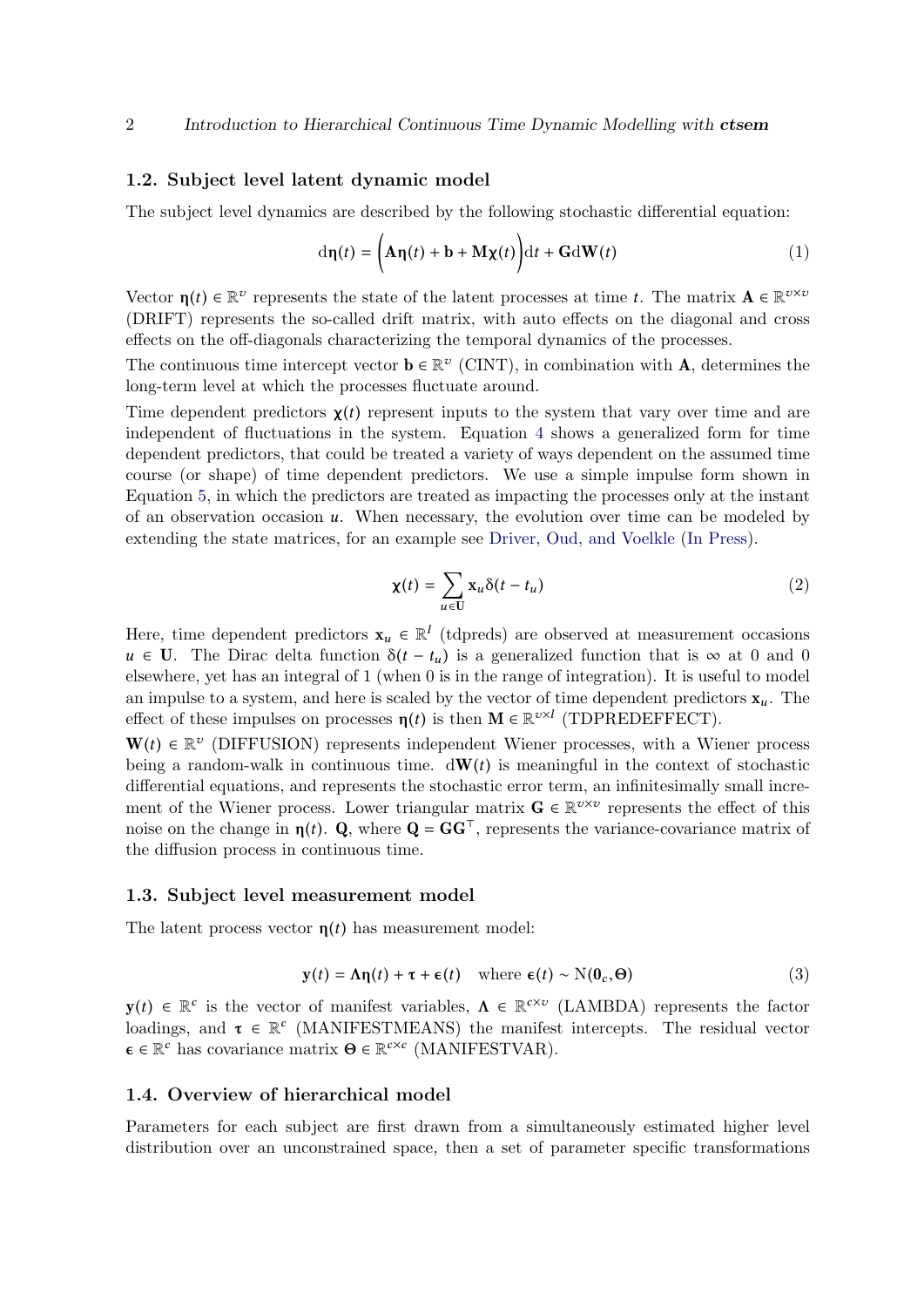are applied so that a) each parameter conforms to necessary bounds and b) is subject to the desired prior, then a range of matrix transformations are applied to generate the continuous time matrices described, as well as all relevant discrete time instantiations (More variability in measurement time intervals thus means more computations). The higher level distribution has a multivariate normal prior. A more comprehensive description is found at the end of this document.

#### 1.5. Install software and prepare data

Install ctsem software:

install.packages("ctsem")

Prepare data in long format, each row containing one time point of data for one subject. We need a subject id column containing numbers from 1 to total subjects, rising incrementally with each subject going down the data structure. This is to ensure coherence with the internal structure of the Stan model. The column is named by default "id", though this can be changed in the model specification. We also need a time column "time", containing numeric values for time, columns for manifest variables (the names of which must be given in the next step using ctModel), columns for time dependent predictors (these vary over time but have no model estimated and are assumed to impact latent processes instantly), and columns for time independent predictors (which predict the subject level parameters, that are themselves time invariant – thus the values for a particular time independent predictor must be the same across all observations of a particular subject).

```
id time Y1 Y2 TD1 TI1 TI2 TI3
[1,] 1 -0.05 -5.62 -11.52 0.471 0.529 -0.992 0.837
[2,] 1 1.25 -4.21 -10.39 0.824 0.529 -0.992 0.837
[3,] 1 2.10 -4.65 -10.36 0.124 0.529 -0.992 0.837
[4,] 1 3.03 -4.35 -9.92 -1.115 0.529 -0.992 0.837
[5,] 1 3.98 -5.24 -10.53 -0.063 0.529 -0.992 0.837
[6,] 2 36.06 -1.01 -17.12 0.377 1.138 0.323 0.147
[7,] 2 36.88 -2.10 -17.65 -0.159 1.138 0.323 0.147
[8,] 2 37.87 -2.53 -17.69 0.907 1.138 0.323 0.147
```
At present, missingness is fine on manifest indicators, but not allowed elsewhere.

#### 1.6. Model specification

Specify model using ctModel(type="stanct",...). "stanct" specifies a continuous time model in Stan format, "standt" specifies discrete time, while "omx" is the classic ctsem behaviour and prepares an **OpenMx** model. Other arguments to ctModel proceed as normal, although some matrices used for type 'omx' are not relevant for the Stan formats, either because the between subject matrices have been removed, or because time dependent and independent predictors are now treated as fixed regressors and only require effect (or design) matrices. These differences are documented in the help for ctModel.

```
model<-ctModel(type='stanct',
n.latent=2, latentNames=c('eta1','eta2'),
```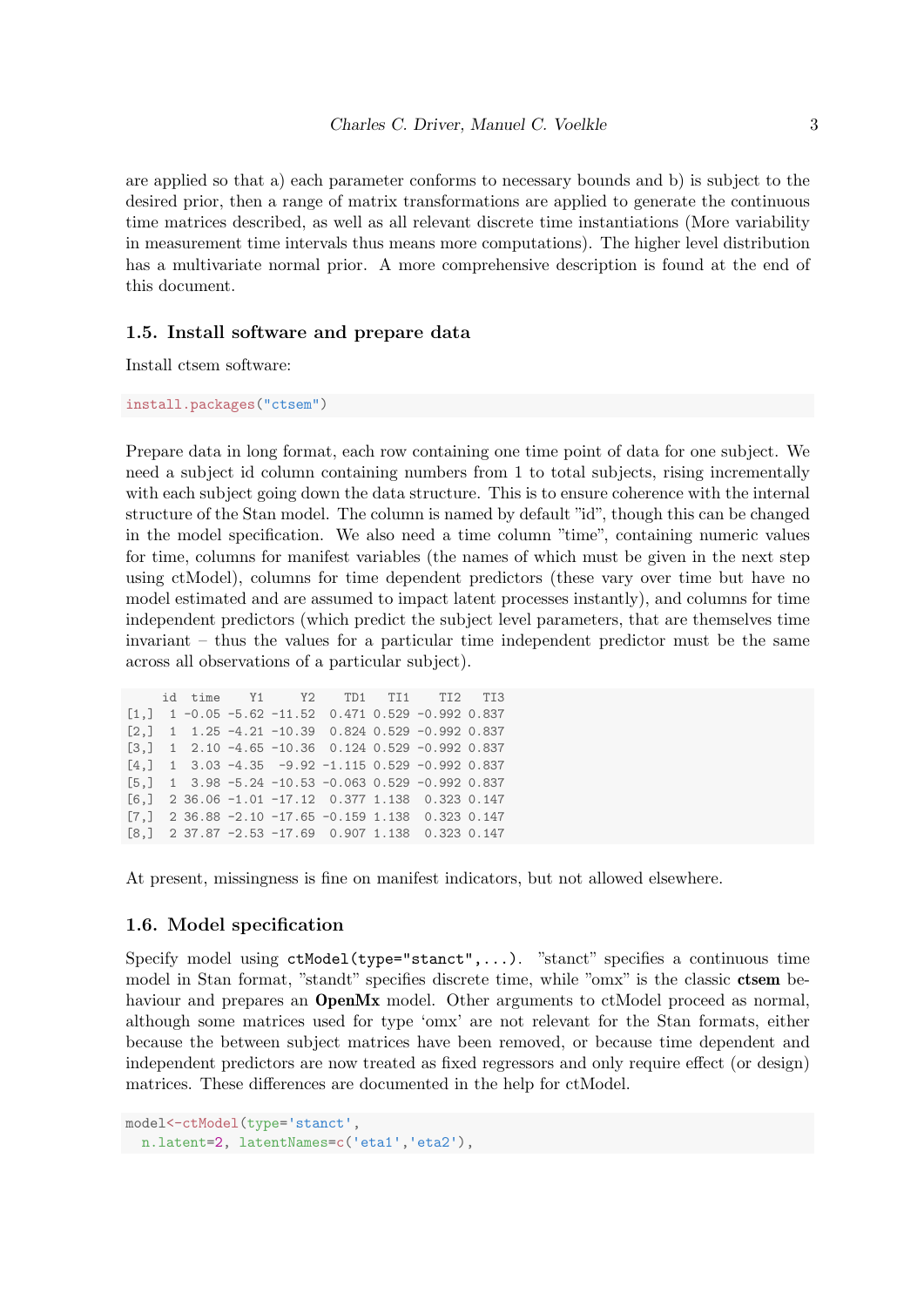| Argument             | Sign             | Default         | Meaning                                                            |
|----------------------|------------------|-----------------|--------------------------------------------------------------------|
| n.manifest           | $\overline{c}$   |                 | Number of manifest indicators per individual at each               |
|                      |                  |                 | measurement occasion.                                              |
| n.latent             | $\boldsymbol{v}$ |                 | Number of latent processes.                                        |
| <b>LAMBDA</b>        | $\Lambda$        |                 | n manifest $\times$ n latent loading matrix relating latent to     |
|                      |                  |                 | manifest variables.                                                |
| manifestNames        |                  | Y1, Y2, etc     | n.manifest length character vector of manifest names.              |
| latentNames          |                  | etal, eta2, etc | n.latent length character vector of latent names.                  |
| <b>T0VAR</b>         | $Q_1^*$          | free            | lower tri n.latent $\times$ n.latent matrix of latent process ini- |
|                      |                  |                 | tial covariance, specified with standard deviations on di-         |
|                      |                  |                 | agonal and (partial) correlations on lower triangle.               |
| <b>TOMEANS</b>       | $\eta_1$         | free            | n. latent $\times$ 1 matrix of latent process means at first time  |
|                      |                  |                 | point, T <sub>0</sub> .                                            |
| <b>MANIFESTMEANS</b> | τ                | free            | n. manifest $\times$ 1 matrix of manifest means.                   |
| <b>MANIFESTVAR</b>   | $\Theta$         | free diag       | lower triangular matrix of var $\prime$ cov between manifests,     |
|                      |                  |                 | specified with standard deviations on diagonal and (par-           |
|                      |                  |                 | tial) correlations on lower triangle.                              |
| <b>DRIFT</b>         | $\boldsymbol{A}$ | free            | $n$ -latent $\times$ n. latent matrix of continuous auto and cross |
|                      |                  |                 | effects.                                                           |
| <b>CINT</b>          | b                | $\Omega$        | n. latent $\times$ 1 matrix of continuous intercepts.              |
| <b>DIFFUSION</b>     | Q                | free            | lower triangular n.latent $\times$ n.latent matrix containing      |
|                      |                  |                 | standard deviations of latent process on diagonal, and             |
|                      |                  |                 | (partial) correlations on lower off-diagonals.                     |
| n.TDpred             | l                | $\overline{0}$  | Number of time dependent predictors in the dataset.                |
| TDpredNames          |                  | TD1, TD2, etc   | n.TDpred length character vector of time dependent pre-            |
|                      |                  |                 | dictor names.                                                      |
| TDPREDEFFECT         | M                | free            | n. latent $\times$ n. TD pred matrix of effects from time depen-   |
|                      |                  |                 | dent predictors to latent processes.                               |
| n.TIpred             | $\boldsymbol{p}$ | $\theta$        | Number of time independent predictors.                             |
| TIpredNames          |                  | TI1, TI2, etc   | n.TIpred length character vector of time independent               |
|                      |                  |                 | predictor names.                                                   |

```
n.manifest=2, manifestNames=c('Y1','Y2'),
n.manifest<mark>=2,</mark> manifestNames<mark>=c(</mark><br>n.TDpred=1, TDpredNames='TD1',
n.TDpred=1, TDpredNames='TD1',<br>n.TIpred=3, TIpredNames=c('TI1','TI2','TI3'),
LAMBDA=diag(2))
```
This generates a first order bivariate latent process model, with each process measured by a single, potentially noisy, manifest variable. A single time dependent predictor is included in the model, and three time independent predictors. Additional complexity or restrictions may be added, the table below shows the basic arguments one may consider and their link to the dynamic model parameters. For more details see the ctsem help files or papers. Note that for the Stan implementation, ctModel requires variance covariance matrices (DIFFUSION, T0VAR, MANIFESTVAR) to be specified with standard deviations on the diagonal, correlations (partial, if > 2 latent processes) the lower off diagonal, and zeroes on the upper off diagonal.

These matrices may all be specified using a combination of character strings to name free parameters, or numeric values to represent fixed parameters.

The parameters subobject of the created model object shows the parameter specification that will go into Stan, including both fixed and free parameters, whether the parameters vary across individuals, how the parameter is transformed from a standard normal distribution (thus setting both priors and bounds), and whether that parameter is regressed on the time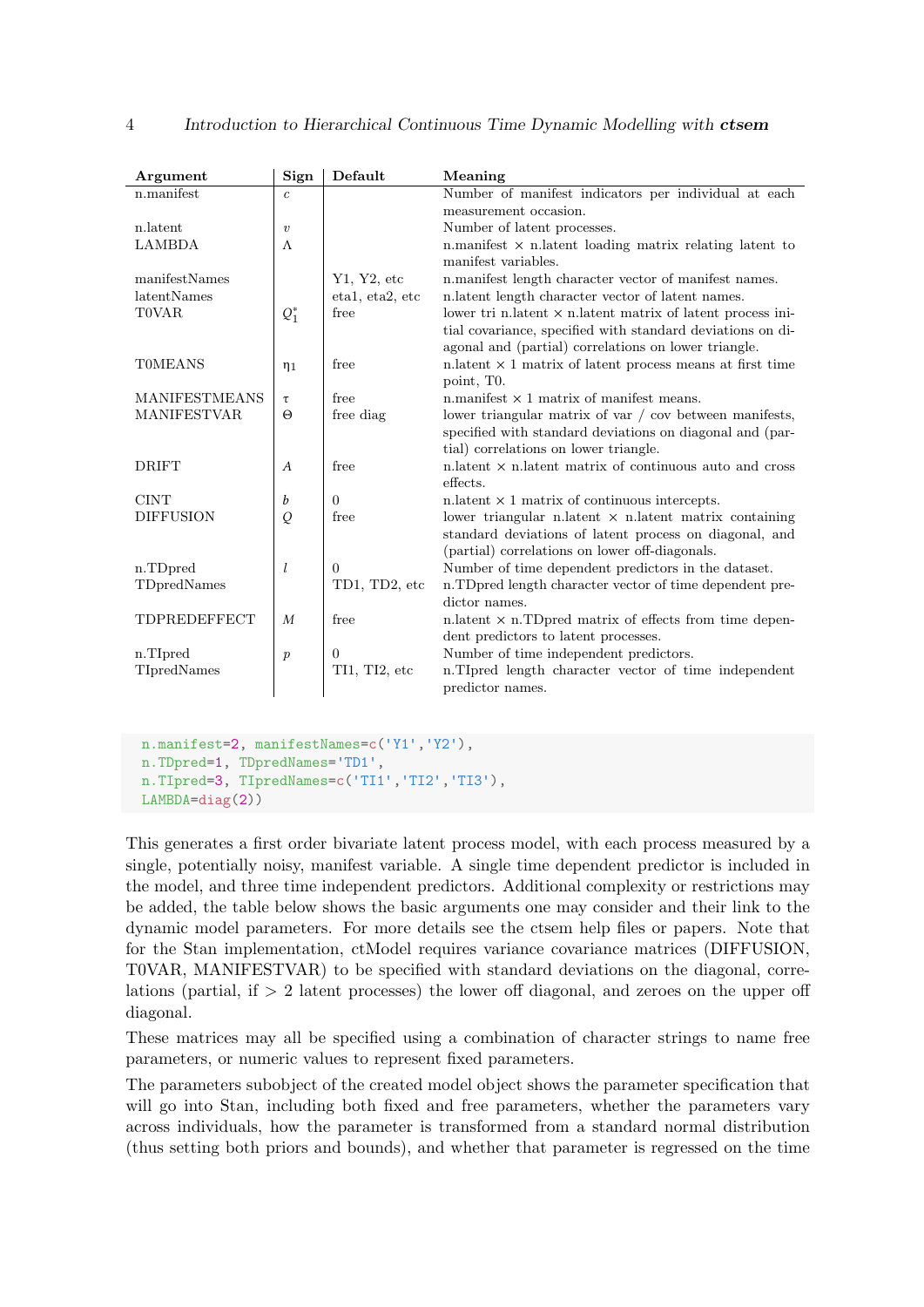#### independent predictors.

```
head(model$pars,8)
 matrix row col param value transform indvarying sdscale<br>
TOMEANS 1 1 TOmean_eta1 NA (param) * 10 TRUE 1
1 TOMEANS  1 1 TOmean_eta1  NA  (param) * 10 TRUE  1<br>2 TOMEANS  2 1 TOmean_eta2  NA  (param) * 10 TRUE  1
2 T0MEANS 2 1 T0mean_eta2 NA (param) * 10 TRUE 1
3 LAMBDA 1 1 <NA> 1 <NA> FALSE 1
4 LAMBDA 1 2 <NA> 0 <NA> FALSE 1
5 LAMBDA 2 1 <NA> 0 <NA> <NA> FALSE 1
6 LAMBDA 2 2 <NA> 1 <NA> 1 <NA> FALSE 1
7 DRIFT 1 1 drift_eta1_eta1 NA -log(exp(-param*1.5)+1)-.00001 TRUE 1
8 DRIFT 1 2 drift_eta1_eta2 NA (param)*.5 TRUE 1
TI1_effect TI2_effect TI3_effect
1 TRUE TRUE TRUE
2 TRUE TRUE TRUE TRUE
3 FALSE FALSE FALSE
4 FALSE FALSE FALSE
5 FALSE FALSE FALSE FALSE
6 FALSE FALSE FALSE
7 TRUE TRUE TRUE
8 TRUE TRUE TRUE
```
One may modify the output model to either restrict between subject differences (set some parameters to not vary over individuals), alter the transformation used to determine the prior / bounds, or restrict which effects of time independent predictors to estimate. Plotting the original prior, making a change, and plotting the resulting prior, are shown here – in this case we believe the stochastic latent process innovation for our first latent process, captured by row 1 and column 1 of the DIFFUSION matrix, to be small, so scale our prior accordingly to both speed and improve sampling. Rather than simply scaling by 0.2 as shown here, one could also construct a new form of prior, so long as the resulting distribution was within the bounds required for the specific parameter. Note that the resulting distribution is a result of applying the specified transformation to a standard normal distribution, with mean of 0 and standard deviation of 1. To change the underlying standard normal, one would need to edit the resulting Stan code directly.

```
par(mfrow=c(1,2))plot(model,rows=11)
print(model$pars$transform[11])
[1] "exp(param*2) +.00001"
model$pars$transform[11]<- "(exp(param*2) +.0001)*.2"
plot(model,rows=11)
```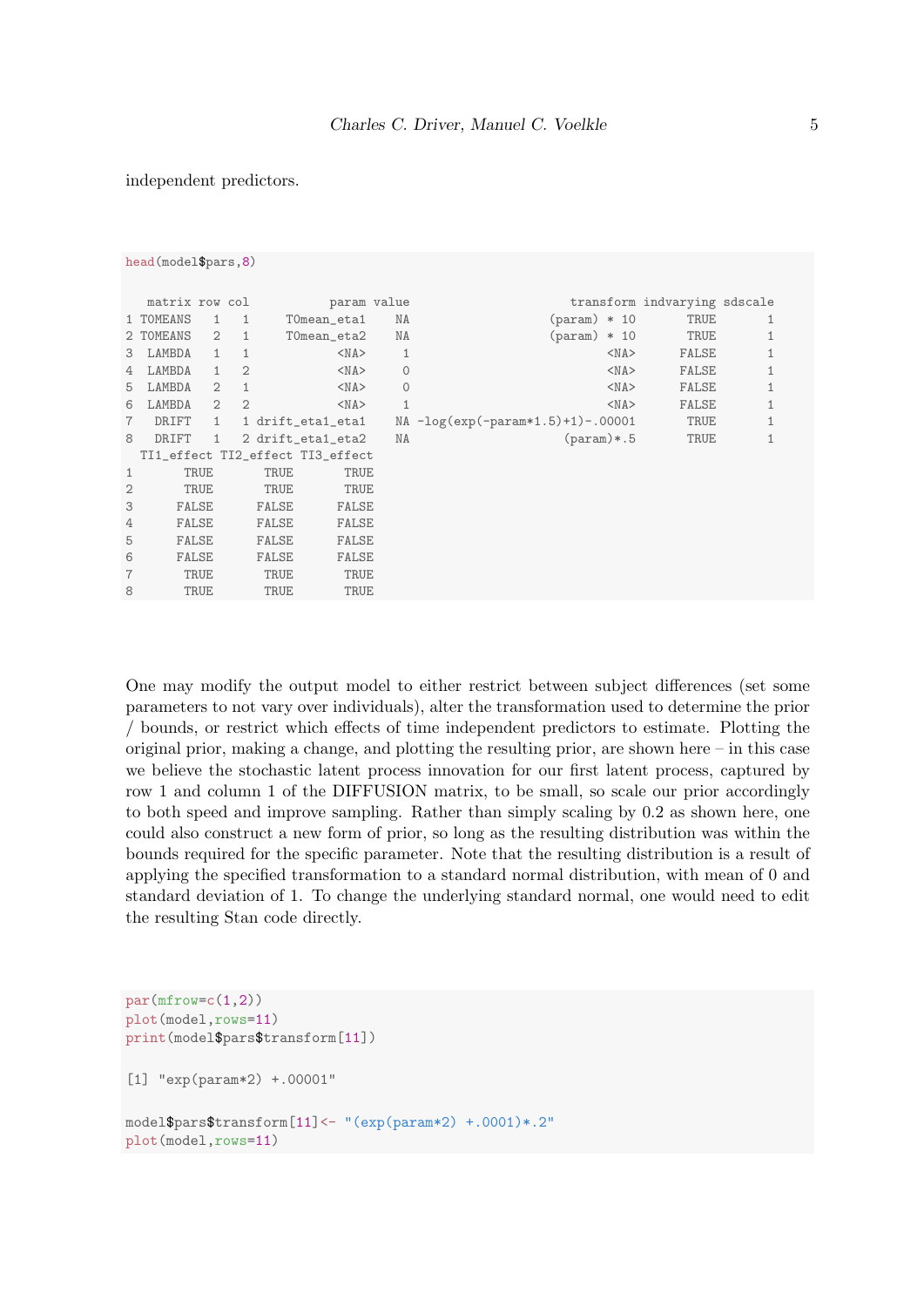

The plots show the prior distribution for the population mean of DIFFUSION[1,1] in black, as well as two possible priors for the subject level parameters. The blue prior results from assuming the population mean is one standard deviation lower than the mean of the prior, and marginalising over the prior for the standard deviation of the population distribution. This latter prior can be scaled using the sdscale column of the parameters subobject, but is by default a truncated normal distribution with mean 0 and SD 1.

Restrict between subject effects as desired. Unnecessary between subject effects will slow sampling and hinder appropriate regularization, but be aware of the many parameter dependencies in these models – restricting one parameter may lead to genuine variation in the restricted parameter expressing itself elsewhere. The prior scale for between subject variance may need to be restricted when limited data (in either the number of time points or number of subjects) is available, to ensure adequate regularisation. Here we restrict MANIFESTVAR effects between subjects, and set all prior scales for the standard deviation of the population distribution to 0.2, from the default of 1.0. A rough interpretation of this change in sdscale is simply that we expect lower values for the population standard deviation, but to better interpret the effect of this latter change, see the section on standard deviation transformations.

```
model$pars[c(15,18),]$indvarying<-FALSE
model$pars$sdscale[1:28] <- .5
```
Also restrict which parameters to include time independent predictor effects for in a similar way, for similar reasons. In this case, the only adverse effects of restriction are that the relationship between the predictor and variables will not be estimated, but the subject level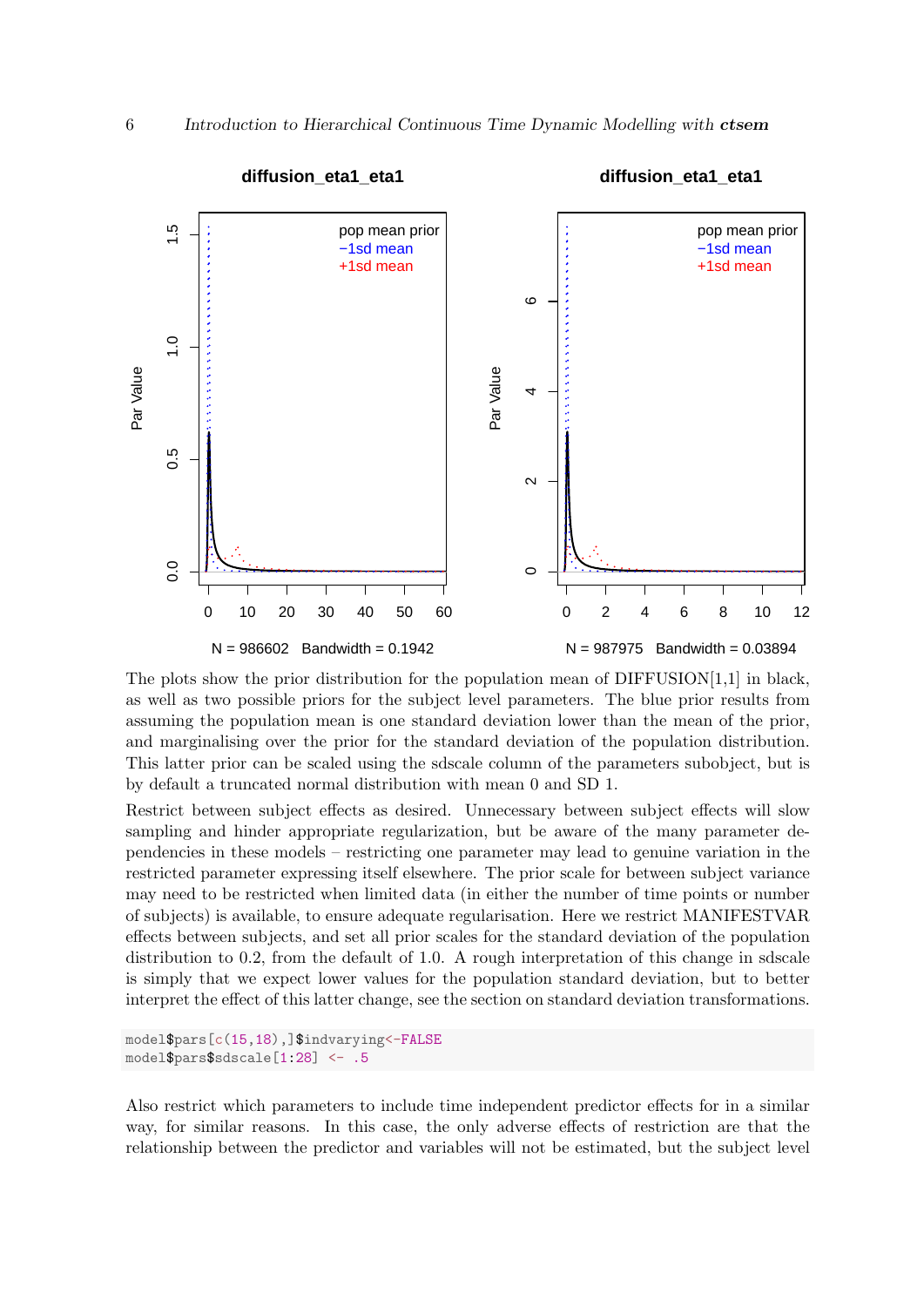parameters themselves should not be very different, as they are still freely estimated. Note that such effects are only estimated for individually varying parameters anyway – so after the above change there is no need to set the tipredeffect to FALSE for the T0VAR variables, it is assumed. Instead, we restrict the tipredeffects on all parameters, and free them only for the manifest intercept parameters.

```
model$pars[,c('TI1_effect','TI2_effect','TI3_effect')]<-FALSE
model$pars[c(19,20),c('TI1_effect','TI2_effect','TI3_effect')]<-TRUE
```
#### 1.7. Model fitting

Once model specification is complete, the model is fit to the data using the ctStanFit function as follows – depending on the data, model, and number of iterations requested, this can take anywhere from a few minutes to days. Current experience suggests 300 iterations is often enough to get an idea of what is going on, but more may be necessary for robust inference. This will of course vary massively depending on model and data. For the sake of speed for this example we only sample for 200 iterations with a lowered max treedepth - this latter parameter controls the maximum number of steps the Hamiltonian sampler is allowed to take per iteration, with each increase of 1 doubling the maximum. With these settings the fit should take only a few minutes (but will not be adequate for inference!). Those that wish to try out the functions without waiting, can simply use the already existing ctstantestfit object instead of creating the fit object (and adjust the code in following sections as needed!).

```
fit<-ctStanFit(datalong = ctstantestdat, ctstanmodel = model, iter=200,
 chains=2, plot=FALSE, control=list(max_treedepth = 6))
```
The plot argument allows for plotting of sampling chains in real time, which is useful for slow models to ensure that sampling is proceeding in a functional manner. Models with many parameters (e.g., many subjects and all parameters varying over subject) may be too taxing for the function to handle smoothly - we have had succcess with up to around 4000 parameters.

#### 1.8. Summary

After fitting, the summary function may be used on the fit object, which returns details regarding the population mean parameters, population standard deviation parameters, population correlations, and the effect parameters of time independent predictors. Additionally, summary outputs a range of matrices regarding correlations betweeen subject level parameters. hypercorr means reports the posterior mean of the correlation between raw (not yet transformed from the standard normal scale) parameters. hypercorr sd reports the standard deviation of these parameters. hypercovcor\_transformedmean reports the correlation between transformed parameters on the lower triangle, the variance of these parameters on the diagonal, and the covariance on the upper triangle. To view the posterior median of the continuous time parameter matrices, the ctStanContinuousPars function can be used.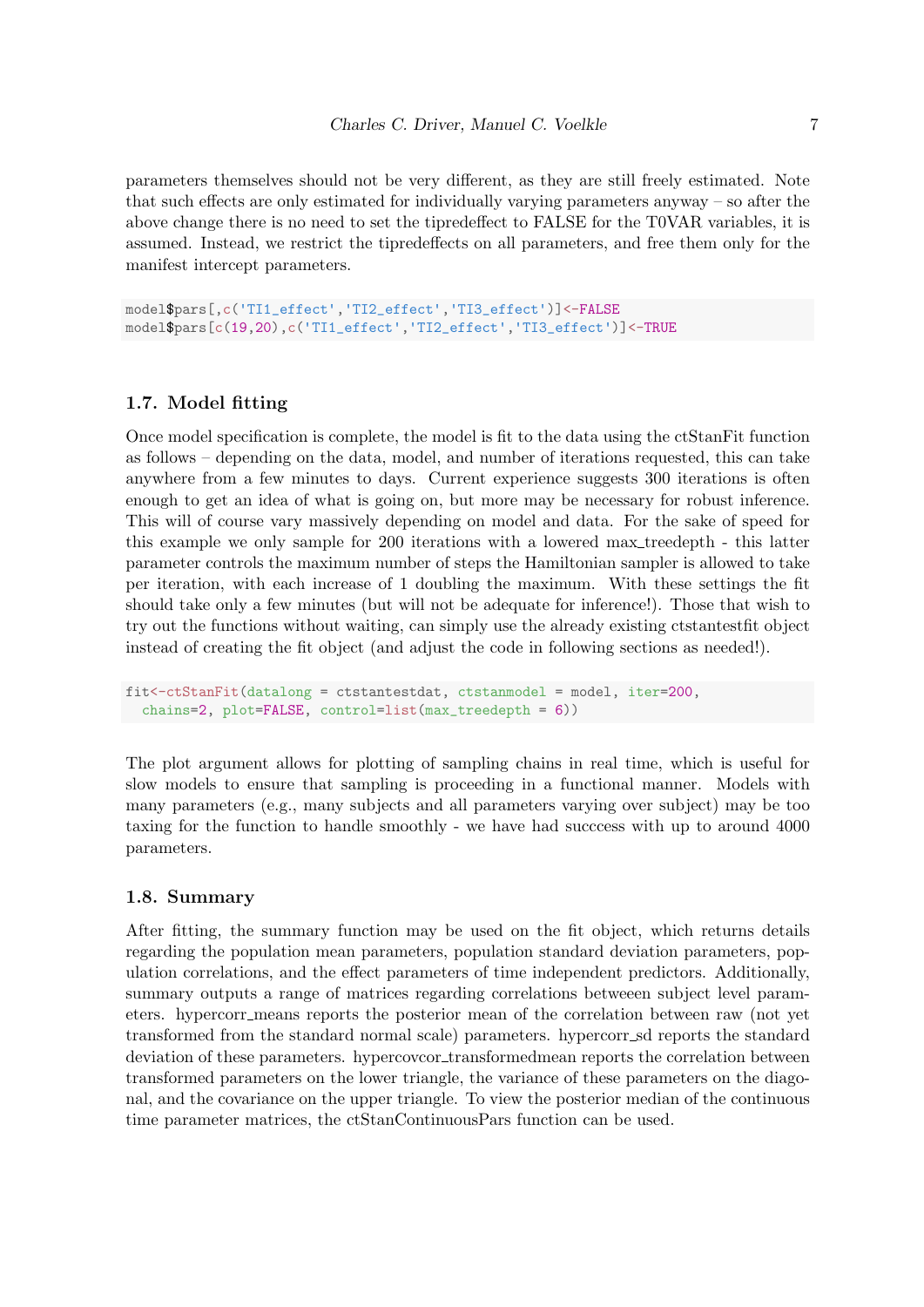#### 8 Introduction to Hierarchical Continuous Time Dynamic Modelling with ctsem

summary(fit)

In the summary output, the population parameters are returned in the same form that they are input to ctModel - that is, standard deviations and partial correlations, which can be more difficult to interpret when more than two processes are modeled. To return the full set of continuous time parameter matrices for a specified subject or collection of subjects, the ctStanContinuousPars function can be used, with the calcfunc argument set appropriately depending on whether one wants the median,mean, sd, or a specific quantile (which would require changing the probs argument also).

#### 1.9. Plotting

The plot function outputs a sequence of plots, all generated by specific functions. The name of the specific function appears in a message in the R console, checking the help for each specific function and running them separately will allow more customization. Some of the plots, such as the trace, density, and interval, are generated by the relevant rstan function and hopefully self explanatory. The plots specific to the heirarchical continuous time dynamic model are as follows:



### **Regression coefficients**

The above plot shows the dynamic regression coefficients (between latent states at different time points) that are implied by the model for particular time intervals, as well as the uncertainty of these coefficients.

The relation between posteriors and priors for variables of interest can also be plotted as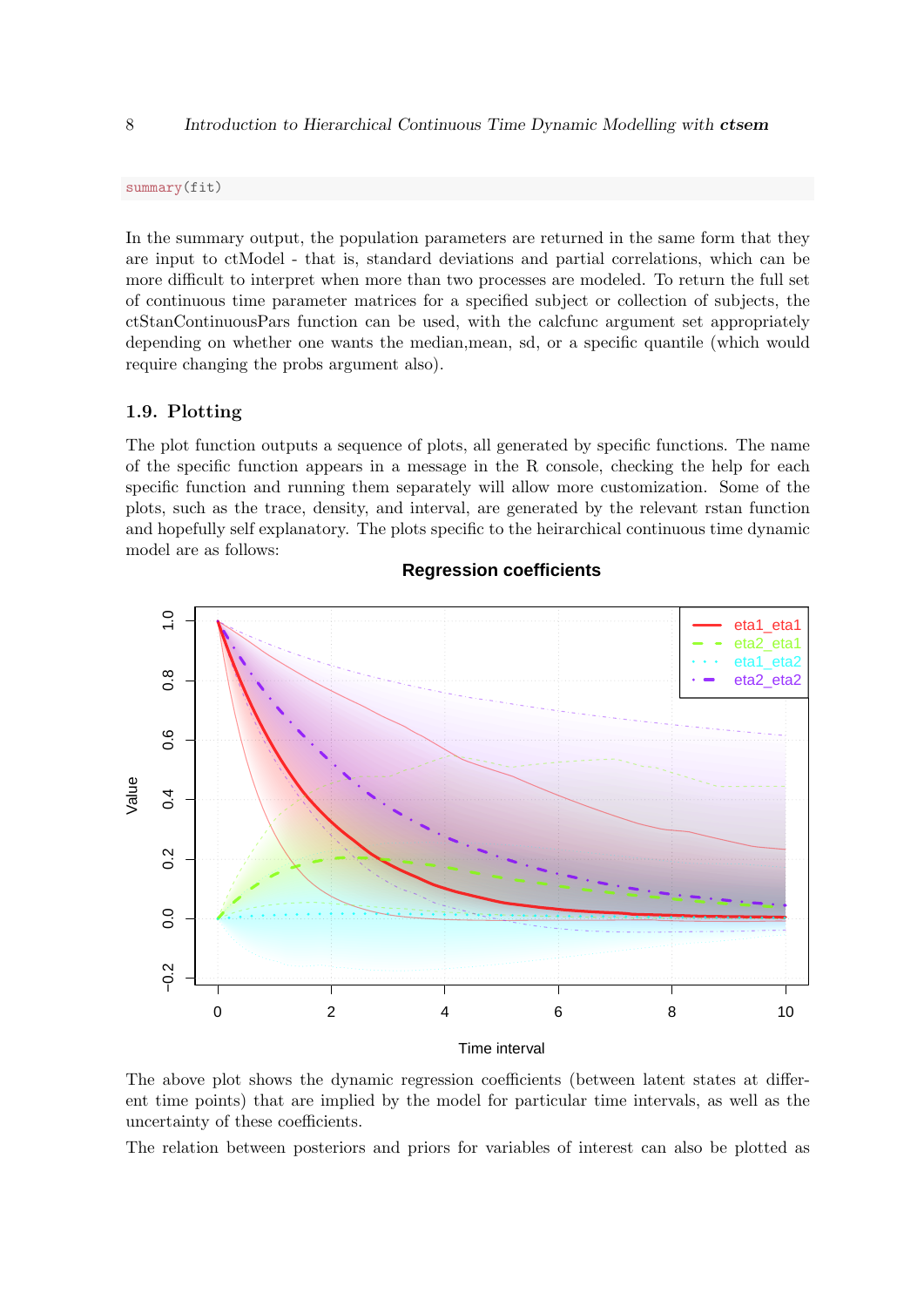follows:



ctStanPlotPost(ctstanfitobj = fit, rows=11)

Shown are approximate density plots based on the post-warmup samples drawn. For each parameter four plots are shown – the first displays the posterior distribution of subject level parameters, the subject level prior (generated from repeated sampling of the hyper parameters), and the prior for the population mean.

#### 1.10. Stationarity

When it is reasonable to assume that the prior for long term expectation and variance of the latent states is the same as (or very similar to) the prior for initial expectations and variances, setting the argument stationary=TRUE to ctStanFit can reduce uncertainty and aid in fitting. This argument ignores any T0VAR and T0MEANS matrices in the input, instead replacing them with asymptotic expectations based on the DRIFT, DIFFUSION, and CINT matrices. Alternatively, a prior can be placed on the stationarity of the dynamic models, calculated as the difference between the T0MEANS and the long run asymptotes of the expected value of the process, as well as the difference between the diagonals of the T0VAR covariance matrix and the long run asymptotes of the covariance of the processes. Such a prior encourages a minimisation of these differences, and can help to ensure that sensible, nonexplosive models are estimated, and also help the sampler get past difficult regions of relative flatness in the parameter space due to colinearities between the within and between subject parameters. However if such a prior is too strong it can also induce difficult dependencies in model parameters, and there are a range of models where one may not wish to have such a prior. To place such a prior, the model\$stationarymeanprior and model\$stationaryvarprior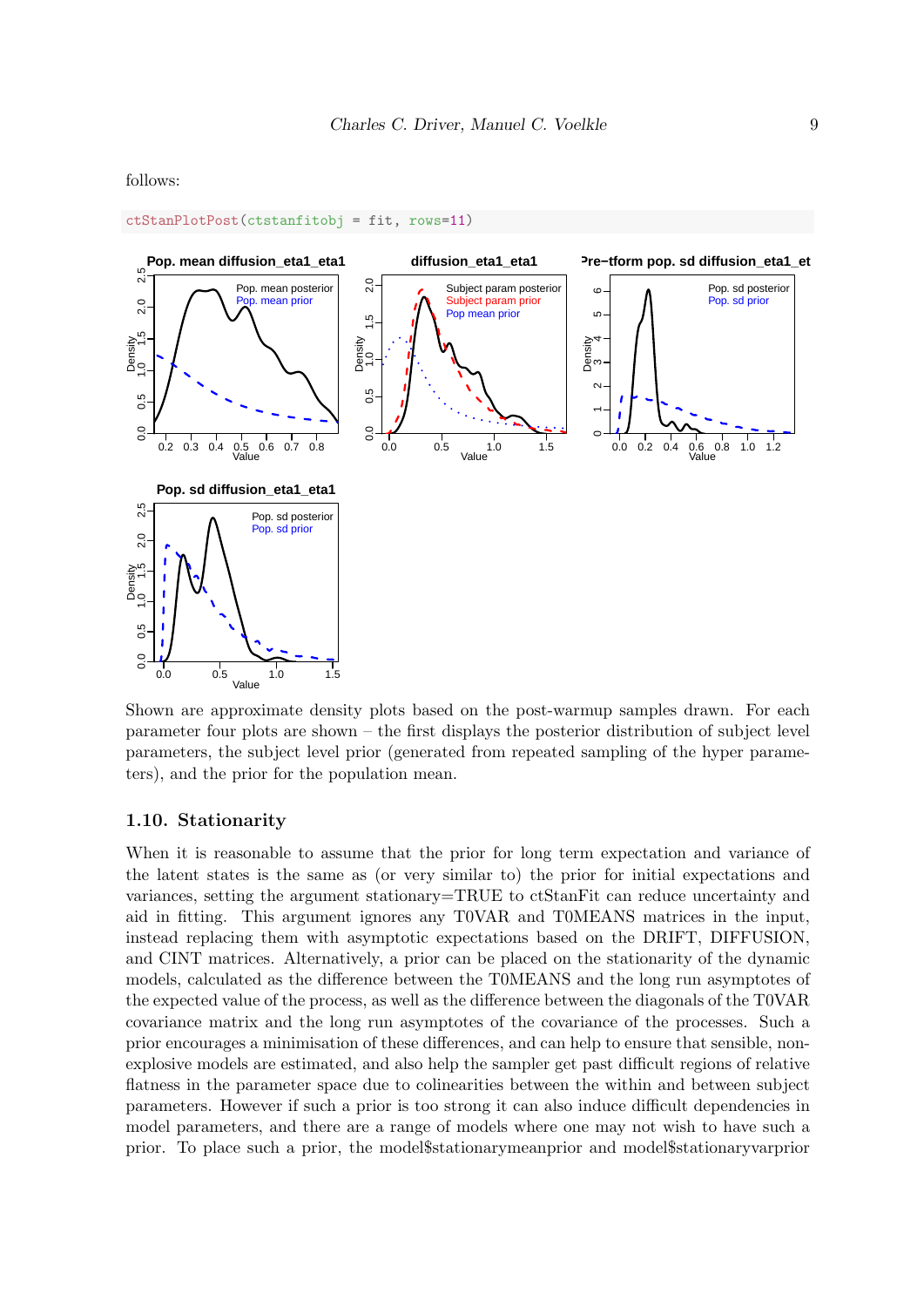slots can be changed from the default of NA to a numeric vector, representing the normal standard deviation of the deviations from stationarity. The number of elements in the vector correspond to the number of latent processes.

#### 1.11. Individual level analyses

Individual level results can also be considered, as ctsem includes functionality to output prior (based on all prior observations), updated (based on all prior and current observations), and smoothed (based on all observations) expectations and covariances from the Kalman filter, based on specific subjects models. For ease of comparison, expected manifest indicator scores conditional on prior, updated and smoothed states are also included. This approach allows for: predictions regarding individuals states at any point in time, given any values on the time dependent predictors (external inputs such as interventions or events); residual analysis to check for unmodeled dependencies in the data; or simply as a means of visualization, for comprehension and model sanity checking purposes. An example of such is depicted below, where we see observed and estimated scores for a selected subject from our sample. If we wanted to predict unobserved states in the future, we would need only to specify the appropriate timerange (Prediction into earlier times is possible but makes little sense unless the model is restricted to stationarity).



ctStanKalman(fit, subjects=2, timerange=c(0,60), timestep=.1, plot=TRUE)

#### 1.12. Accessing Stan model code

For diagnosing problems or modifying the model in ways not achievable via the ctsem model specification, one can use ctsem to generate the Stan code and then work directly with that,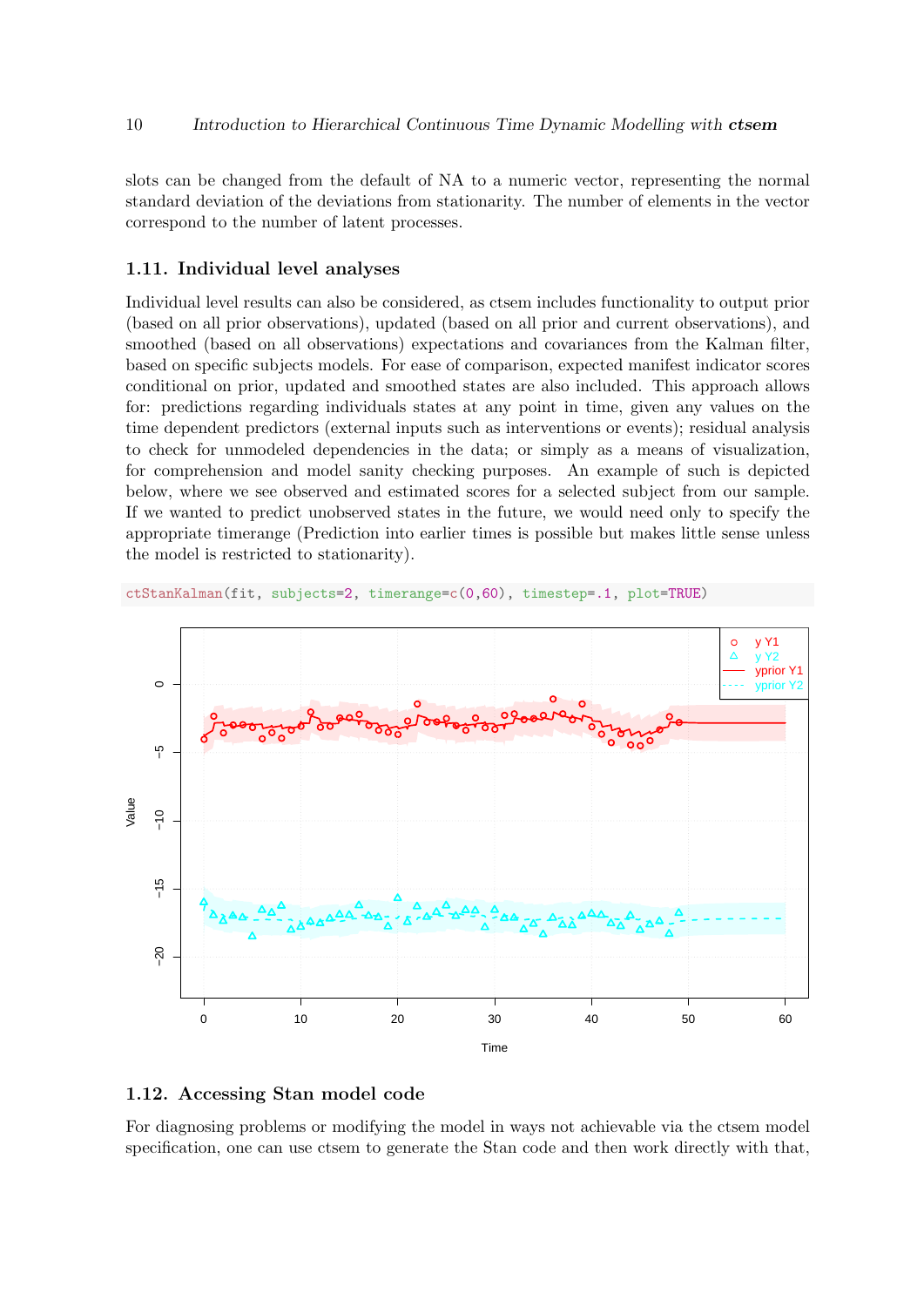simply by specifying the argument fit=FALSE to the ctStanFit function. Any altered code can be passed back into ctStanFit by using the stanmodeltext argument, which can be convenient for setting up the data in particular.

#### 1.13. Using Rstan functions

The standard rstan output functions such as summary and extract are also available, and the shinystan package provides an excellent browser based interface. The stan fit object is stored under the \$stanfit subobject from the ctStanFit output. The parameters which are likely to be of most interest in the output are prefixed by "hmean." for hyper (population) mean, "hsd\_" for hyper standard deviation, and "tipred\_" for time independent predictor. Any hmean parameters are returned in the form used for input - so correlations and standard deviations for any of the covariance related parameters. Subject specific parameters are denoted by the matrix they are from, then the first index represents the subject id, followed by standard matrix notation. For example, the 2nd row and 1st column of the DRIFT matrix for subject 8 is "DRIFT [8,2,1]". Parameters in such matrices are returned in the form used for internal calculations – that is, variance covariance matrices are returned as such, rather than the lowertriangular standard deviation and correlation matrices required for input. The exception to this are the time independent predictor effects, prefixed with " $tipred$ ", for which a linear effect of a change of 1 on the predictor is approximated. So although "tipred\_TI1" is only truly linear with respect to internal parameterisations, we approximate the linear effect by averaging the effect of a score of  $+1$  or  $-1$  on the predictor, on the population mean. For any subject that substantially differs from the mean, or simply when precise absolute values of the effects are required (as opposed to general directions), they will need to be calculated manually.

## 1.14. Oscillating, single subject example - sunspots data

In the following example we fit the sunspots data available within R, which has previously been fit by various authors including Tómasson [\(2013\)](#page-20-1). We have used the same  $CARMA(2,1)$ model and obtained similar estimates – some differences are due to the contrast between Bayes and maximum likelihood, though if desired one could adjust the code to fit using maximum likelihood, as here we have only one subject. There are usually some divergent transitions (indicating a difficulty in the sampling chain and a potential threat to inference) generated in this fit – alternate parameterisations or an increase in the adapt delta control argument to Stan (which defaults to 0.9 in ctsem, with a maximum of 1, though 1 is not recommended...) may help.

```
#get data
 sunspots<-sunspot.year
 sunspots<-sunspots[50: (length(sunspots) - (1988-1924))]
 id \leftarrow 1time <- 1749:1924
datalong <- cbind(id, time, sunspots)
#setup model
 model <- ctModel(type='stanct', n.latent=2, n.manifest=1,
  manifestNames='sunspots',
  manifestNames='sunspots<mark>',</mark><br>latentNames=c('ss_level', 'ss_velocity'),
    atentNames=c('ss_level', 'ss_velocity'),<br>LAMBDA=matrix(c( 1, 'ma1' ), nrow=1, ncol=2),
```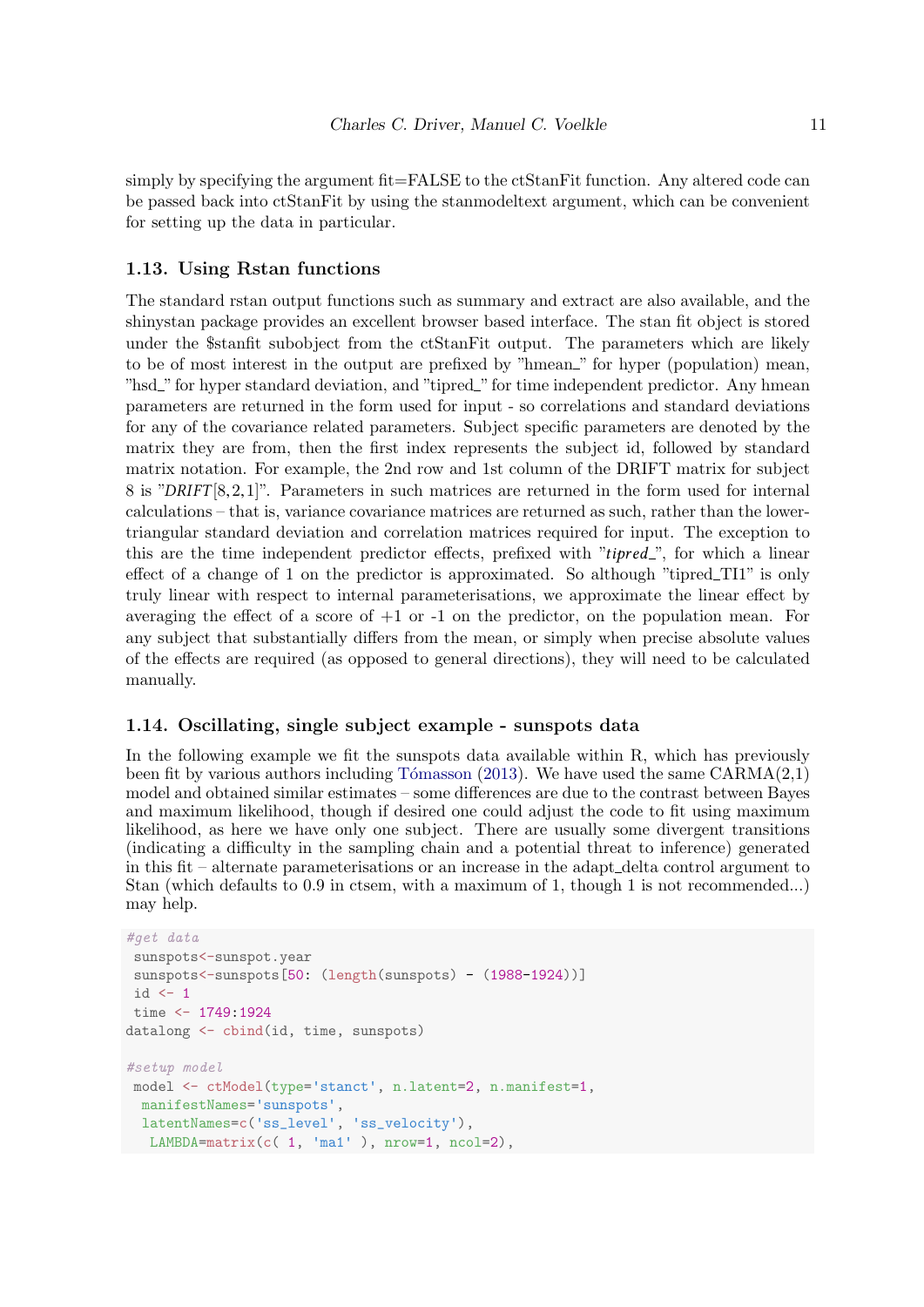```
\texttt{DRIFT}=matrix(c(0, 1, ^+a21', 'a22'), nrow=2, ncol=2, byrow=TRUE),
   DRIFT=matrix(c(0, 1, 'a21', 'a22'), nrow=2,<br>MANIFESTMEANS=matrix(c('m1'), nrow=1, ncol=1),
  # MANIFESTVAR=matrix(0, nrow=1, ncol=1),
  CINT=matrix(c(0, 0), nrow=2, ncol=1),DIFFUSION=matrix(c(
    0, 0,
    0, "diffusion"), ncol=2, nrow=2, byrow=TRUE))
 model$pars$indvarying<-FALSE #Because single subject
 model$pars$transform[14]<- '(param)*5+44 ' #Because not mean centered
 model$pars$transform[4] <-'log(exp(-param*1.5)+1)' #To avoid multi modality
#fit
fit <- ctStanFit(datalong, model, iter=400, chains=2, control=list(adapt_delta=.9))
#output
summary(fit)$popmeans
                                   mean sd 2.5% 50% 97.5% n_eff Rhat
hmean T0mean ss level 13.856 11.276 -11.041 15.026 33.947 88.5 1.033
hmean_T0mean_ss_velocity 9.535 10.943 -13.152 10.157 26.597 14.4 1.075
hmean_ma1 0.648 0.199 0.263 0.656 1.013 14.3 1.075
hmean_a21 -0.357 0.044 -0.451 -0.350 -0.283 108.8 1.018
hmean_a22 -0.319 0.104 -0.547 -0.308 -0.179 19.4 1.070
hmean_diffusion 15.710 2.723 11.429 15.362 21.783 23.6 1.063
hmean_manifestvar_sunspots_sunspots 1.036 1.338 0.016 0.427 4.832 32.1 1.046
hmean_m1 46.121 2.787 40.356 46.387 51.024 27.3 1.027
hmean_T0var_ss_level_ss_level 13.135 20.488 0.055 3.274 78.198 33.5 1.022<br>hmean_T0var_ss_velocity_ss_level 0.027 0.354 -0.634 0.057 0.733 323.1 0.996
                                  0.027 0.354 -0.634 0.057 0.733 323.1 0.996
hmean_T0var_ss_velocity_ss_velocity 3.812 8.478 0.019 0.587 26.120 156.0 1.014
```
#### 1.15. Population standard deviations - understanding the transforms

Internally, we sample parameters that we will refer to here as the 'raw' parameters – these parameters have no bounds and are drawn from normal distributions. Both population mean (internally: hypermeans) and subject level (internally: indparamsbase) raw parameters are  $d$ rawn from a normal $(0, 1)$  distribution. Depending on the specific parameter, various transformations may be applied to set appropriate bounds and priors. The population standard deviation (hypersd) for these raw parameters is sampled (by default) from a truncated nor $mal(0, 1)$  distribution. This distribution can be scaled on a per parameter basis by the sdscale multiplier in the model specification, which defaults to 1. The following script shows a didactic sequence of sampling and transformation for a model with a single parameter, the auto effect of the drift matrix, and 50 subjects. Although we sample the priors here, this is merely to reflect the prior and enable understanding and plotting.

#population mean and subject level deviations (pre-transformation) hypermeans prior  $\leq$  rnorm(99999, 0, 1) hypermeans\_post  $<-2$  #hypothetical sample indparamsbase\_prior <- rnorm(99999, 0, 1)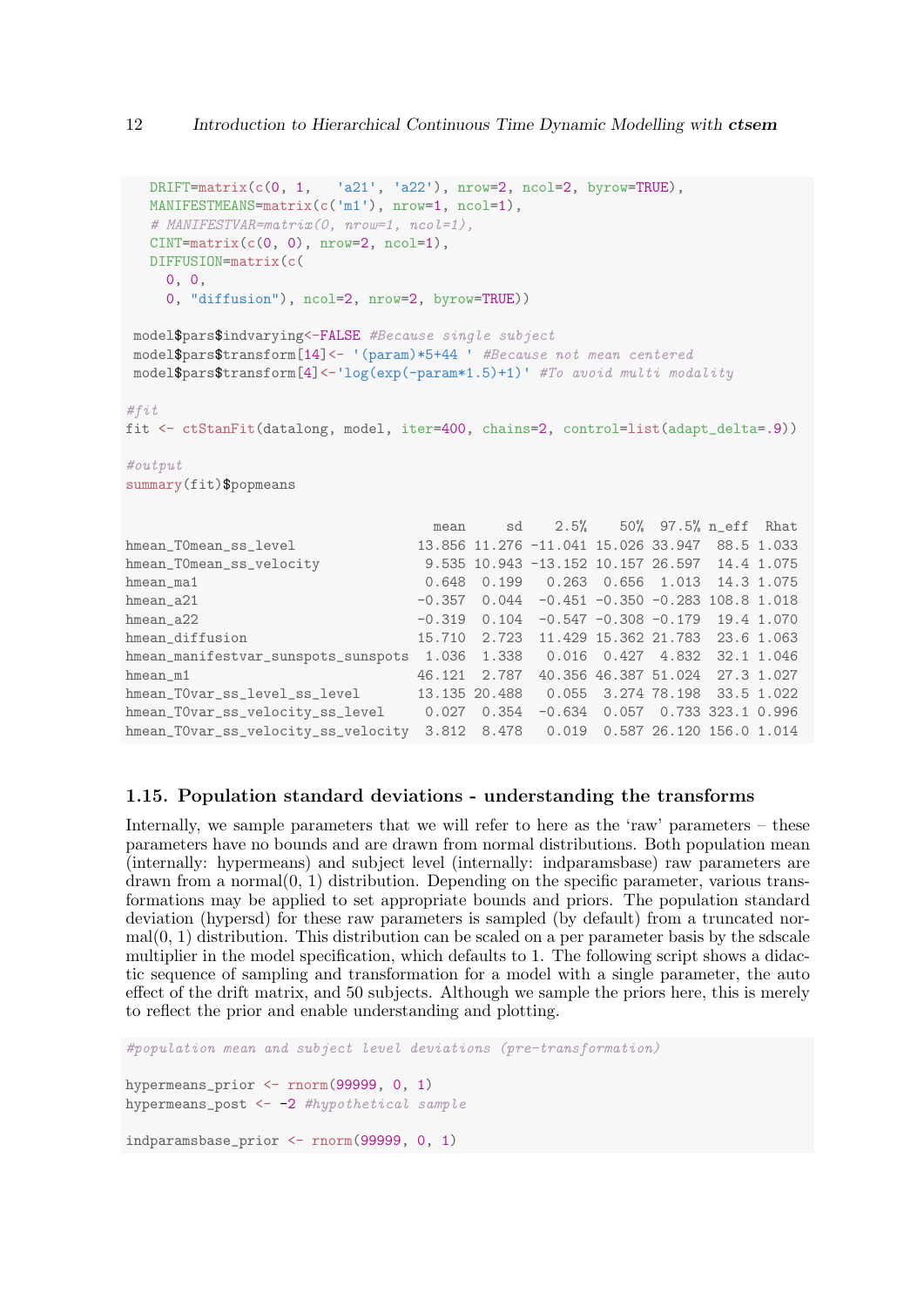```
indparamsbase_post <- rnorm(50, 0, 1) #hypothetical sample
#population standard deviation prior
hypersd_prior <- rnorm(99999, 0, 1)
hypersd_prior <- hypersd_prior[hypersd_prior > 0]
#population standard deviation posterior
hypersd_post <- .4 #hypothetical
#population cholesky correlation matrix
#lower triangle sampled from uniform(-1, 1),
#upper triangle fixed to 0,
#diagonal calculated according to hypersd.
hypercorrchol_post \leq -1 #because only 1 parameter here...
#population cholesky covariance matrix
#here based on mean of hypersd_post, for convenience...
#in reality would have multiple samples.
hypercovchol <- diag(hypercorrchol_post,1) %*%
  diag(hypersd_post,1) %*% diag(hypercorrchol_post,1)
#subject level parameters
#first compute pre transformation parameters
#then transform appropriately (here according to drift auto effect)
indparams <- hypercovchol %*% indparamsbase_post + hypermeans_post
indparams \leftarrow -\log(\exp(-1.5 * \text{indparams}) + 1)#post transformation population standard deviation
hsd_ourparameter <- abs( #via delta approximation
 (-\log(\exp(-1.5 * (\text{hypermeans post} + \text{hversd post}))) + 1) --\log(\exp(-1.5 * (\text{hypermeans\_post} - \text{hypersd\_post})) + 1) / 2)
```
## <span id="page-12-0"></span>2. The model

There are three main elements to our hierarchical continuous time dynamic model. There is a subject level latent dynamic model, a subject level measurement model, and a population level model for the subject level parameters. Note that while various elements in the model depend on time, the fundamental parameters of the model as described here are time-invariant. Note also that we ignore subject specific subscripts when discussing the subject level model.

#### 2.1. Subject level latent dynamic model

The subject level dynamics are described by the following stochastic differential equation:

$$
d\eta(t) = \left(A\eta(t) + b + M\chi(t)\right)dt + GdW(t)
$$
\n(4)

Vector  $\eta(t) \in \mathbb{R}^v$  represents the state of the latent processes at time t. The matrix  $\mathbf{A} \in \mathbb{R}^{v \times v}$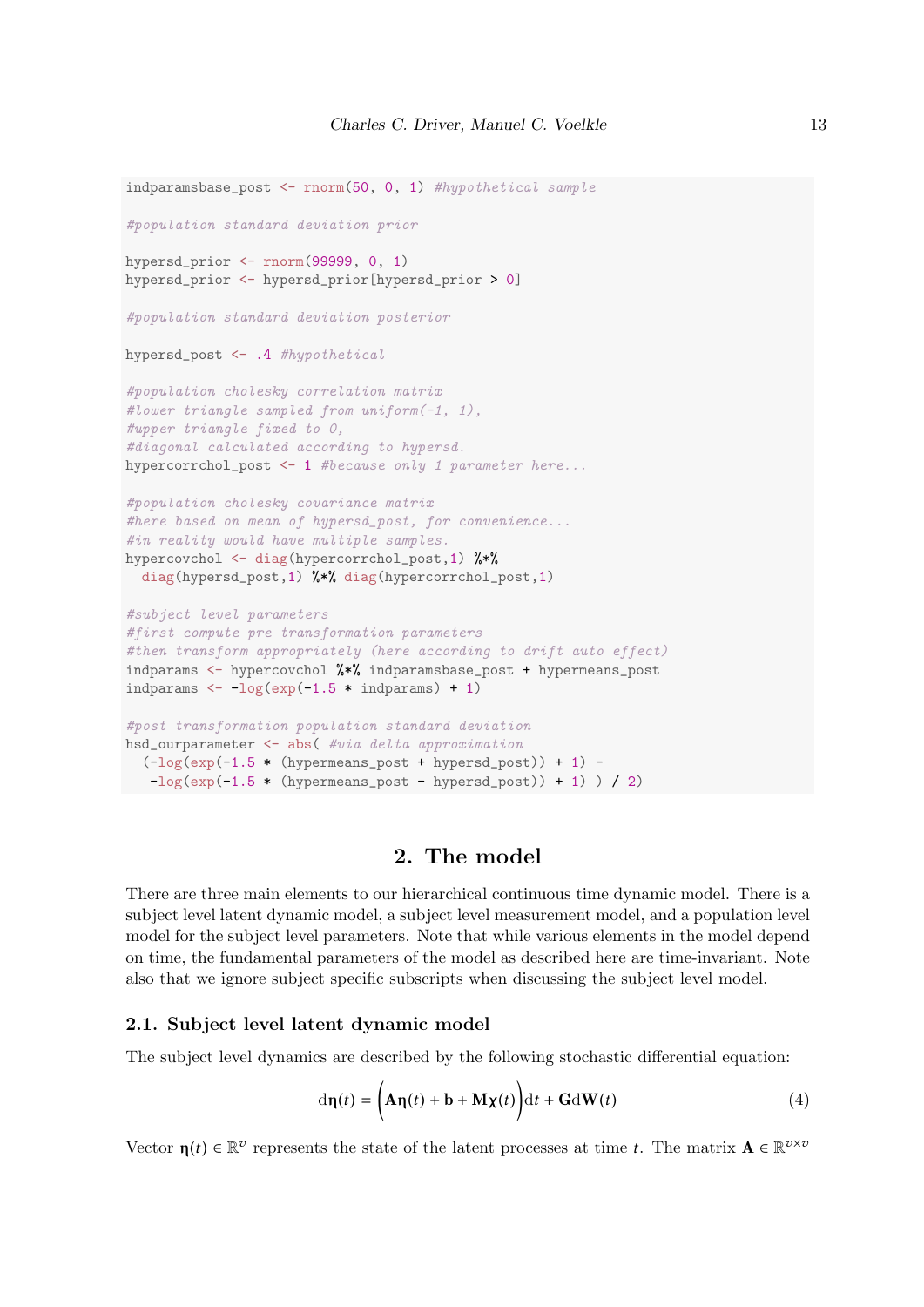represents the so-called drift matrix, with auto effects on the diagonal and cross effects on the off-diagonals characterizing the temporal dynamics of the processes.

The continuous time intercept vector  $\mathbf{b} \in \mathbb{R}^v$ , in combination with **A**, determines the long-term level at which the processes fluctuate around.

Time dependent predictors  $\chi(t)$  represent inputs to the system that vary over time and are independent of fluctuations in the system. Equation [4](#page-12-0) shows a generalized form for time dependent predictors, that could be treated a variety of ways dependent on the assumed time course (or shape) of time dependent predictors. We use a simple impulse form shown in Equation [5,](#page-13-0) in which the predictors are treated as impacting the processes only at the instant of an observation occasion  $u$ . When necessary, the evolution over time can be modeled by extending the state matrices, for an example see [Driver](#page-20-0) *et al.* [\(In Press\)](#page-20-0).

$$
\chi(t) = \sum_{u \in U} x_u \delta(t - t_u) \tag{5}
$$

<span id="page-13-0"></span>Here, time dependent predictors  $x_u \in \mathbb{R}^l$  are observed at measurement occasions  $u \in U$ , where U is the set of measurement occasions from 1 to the number of measurement occasions, with  $u = 1$  treated as occurring at  $t = 0$ . The Dirac delta function  $\delta(t - t_u)$  is a generalized function that is  $\infty$  at 0 and 0 elsewhere, yet has an integral of 1 (when 0 is in the range of integration). It is useful to model an impulse to a system, and here is scaled by the vector of time dependent predictors  $\mathbf{x}_u$ . The effect of these impulses on processes  $\eta(t)$  is then  $\mathbf{M} \in \mathbb{R}^{v \times l}$ .

 $\mathbf{W}(t) \in \mathbb{R}^{\nu}$  represents independent Wiener processes, with a Wiener process being a randomwalk in continuous time.  $dW(t)$  is meaningful in the context of stochastic differential equations, and represents the stochastic error term, an infinitesimally small increment of the Wiener process. Lower triangular matrix  $\mathbf{G} \in \mathbb{R}^{v \times v}$  represents the effect of this noise on the change in  $\eta(t)$ . Q, where  $Q = GG^{\top}$ , represents the variance-covariance matrix of the diffusion process in continuous time.

#### 2.2. Subject level dynamic model — discrete time solution

The stochastic differential Equation [4](#page-12-0) may be solved and translated to a discrete time representation, for any observation  $u \in U$ :

$$
\mathbf{\eta}_u = \mathbf{A}_u^* \mathbf{\eta}_{u-1} + \mathbf{b}_u^* + \mathbf{M} \mathbf{x}_u + \zeta_u^* \quad \zeta_u^* \sim \mathcal{N}(\mathbf{0}_v, \mathbf{Q}_u^*)
$$
(6)

The <sup>∗</sup> notation is used to indicate a term that is the discrete time equivalent of the original.  $A_u^*$  then contains the appropriate auto and cross regressions for the effect of latent processes η at measurement occasion  $u$  − 1 on η at measurement occasion  $u$ .  $\mathbf{b}_u^*$  represents the discrete time intercept for measurement occasion  $u$ . Since  $M$  is conceptualized as the effect of instantaneous impulses x, (which only occur at occasions U and are not continuously present as for the processes  $\eta$ ), the discrete and continuous time forms are equivalent.  $\zeta_u$  is the zero mean random error term for the processes at occasion  $u$ .  $\mathbf{Q}_u^*$  represents the multivariate normal disturbance at occasion  $u$ . The recursive nature of the solution means that at the first measurement occasion  $u = 1$ , the system must be initialized in some way, with  $\mathbf{A}_{u}^{*} \mathbf{\eta}_{u-1}$  replaced by  $\eta_1$ , and  $\mathbf{Q}_u^*$  replaced by  $\mathbf{Q}_1^*$ . These initial states and covariances are later referred to as T0MEANS and T0VAR respectively.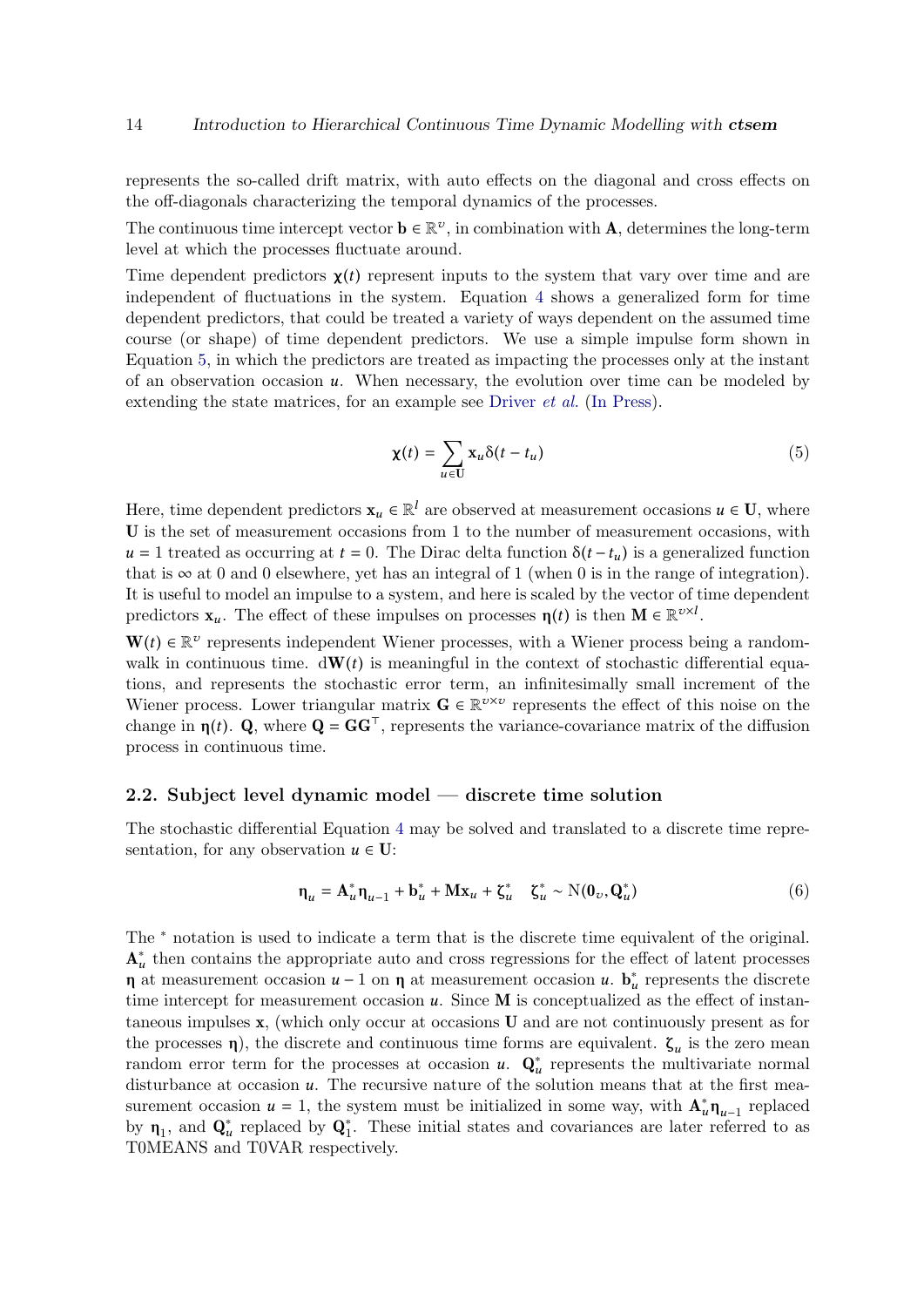Unlike in a purely discrete time model, where the various effect matrices described above would be unchanging, in a continuous time model the discrete time matrices all depend on some function of the continuous time parameters and the time interval between observations u and  $u - 1$ , these functions look as follows:

$$
\mathbf{A}_u^* = e^{\mathbf{A}(t_u - t_{u-1})} \tag{7}
$$

$$
\mathbf{b}_u^* = \mathbf{A}^{-1} (\mathbf{A}_u^* - \mathbf{I}) \mathbf{b}
$$
 (8)

$$
\mathbf{Q}_u^* = \mathbf{Q}_\infty - \mathbf{A}_u^* \mathbf{Q}_\infty (\mathbf{A}_u^*)^\top
$$
\n(9)

<span id="page-14-0"></span>Where  $\mathbf{A}_{\#} = \mathbf{A} \otimes \mathbf{I} + \mathbf{I} \otimes \mathbf{A}$ , with  $\otimes$  denoting the Kronecker-product, the asymptotic diffusion  $\mathbf{Q}_{\infty} = \text{if } \text{row}(-\mathbf{A}_{\#}^{-1} \text{ row}(\mathbf{Q}))$ , row is an operation that takes elements of a matrix row wise and puts them in a column vector, and irow is the inverse of the row operation. The covariance update shown in Equation [9](#page-14-0) has not been described in the psychological literature so far as we are aware, but is a more computationally efficient form used in Tómasson [\(2013\)](#page-20-1).

#### 2.3. Subject level measurement model

The latent process vector  $\eta(t)$  has measurement model:

$$
\mathbf{y}(t) = \mathbf{\Lambda}\mathbf{\eta}(t) + \boldsymbol{\tau} + \boldsymbol{\epsilon}(t) \quad \text{where } \boldsymbol{\epsilon}(t) \sim \mathbf{N}(\mathbf{0}_c, \boldsymbol{\Theta}) \tag{10}
$$

 $y(t) \in \mathbb{R}^c$  is the vector of manifest variables,  $\Lambda \in \mathbb{R}^{c \times v}$  represents the factor loadings, and  $\tau \in \mathbb{R}^c$  the manifest intercepts. The residual vector  $\epsilon \in \mathbb{R}^c$  has covariance matrix  $\Phi \in \mathbb{R}^{c \times c}$ .

#### 2.4. Subject level likelihood

The subject level likelihood, conditional on time dependent predictors x and subject level parameters  $\Phi$ , is as follows:

$$
p(\mathbf{y}|\Phi,\mathbf{x}) = \prod^{U} p(\mathbf{y}_{u}|\mathbf{y}_{(u-1,...,u-(u-1)}) , \mathbf{x}_{u}, \Phi)
$$
 (11)

To avoid the large increase in parameters that comes with sampling or optimizing latent states, we use a continuous-discrete (or hybrid) Kalman filter (?) to analytically compute subject level likelihoods, conditional on subject parameters. For more on filtering see [Jazwinski](#page-20-2) [\(2007\)](#page-20-2) and Särkkä [\(2013\)](#page-20-3). The filter operates with a prediction step, in which the expectation  $\hat{\mathbf{n}}_{u|u-1}$ and covariance  $\hat{\mathbf{P}}_{u|u-1}$  of the latent states are predicted by:

$$
\hat{\mathbf{n}}_{u|u-1} = \mathbf{A}_u^* \hat{\mathbf{n}}_{u-1|u-1} + \mathbf{b}_u^* + \mathbf{M} \mathbf{x}_u \tag{12}
$$

$$
\hat{\mathbf{P}}_{u|u-1} = \mathbf{A}_u^* \hat{\mathbf{P}}_{u-1|u-1} (\mathbf{A}_u^*)^\top + \mathbf{Q}_u^* \tag{13}
$$

For the first measurement occasion  $u = 1$ , the priors  $\hat{\eta}_{u|u-1}$  and  $\hat{P}_{u|u-1}$  must be provided to the filter. These parameters may in some cases be freely estimated, but in other cases need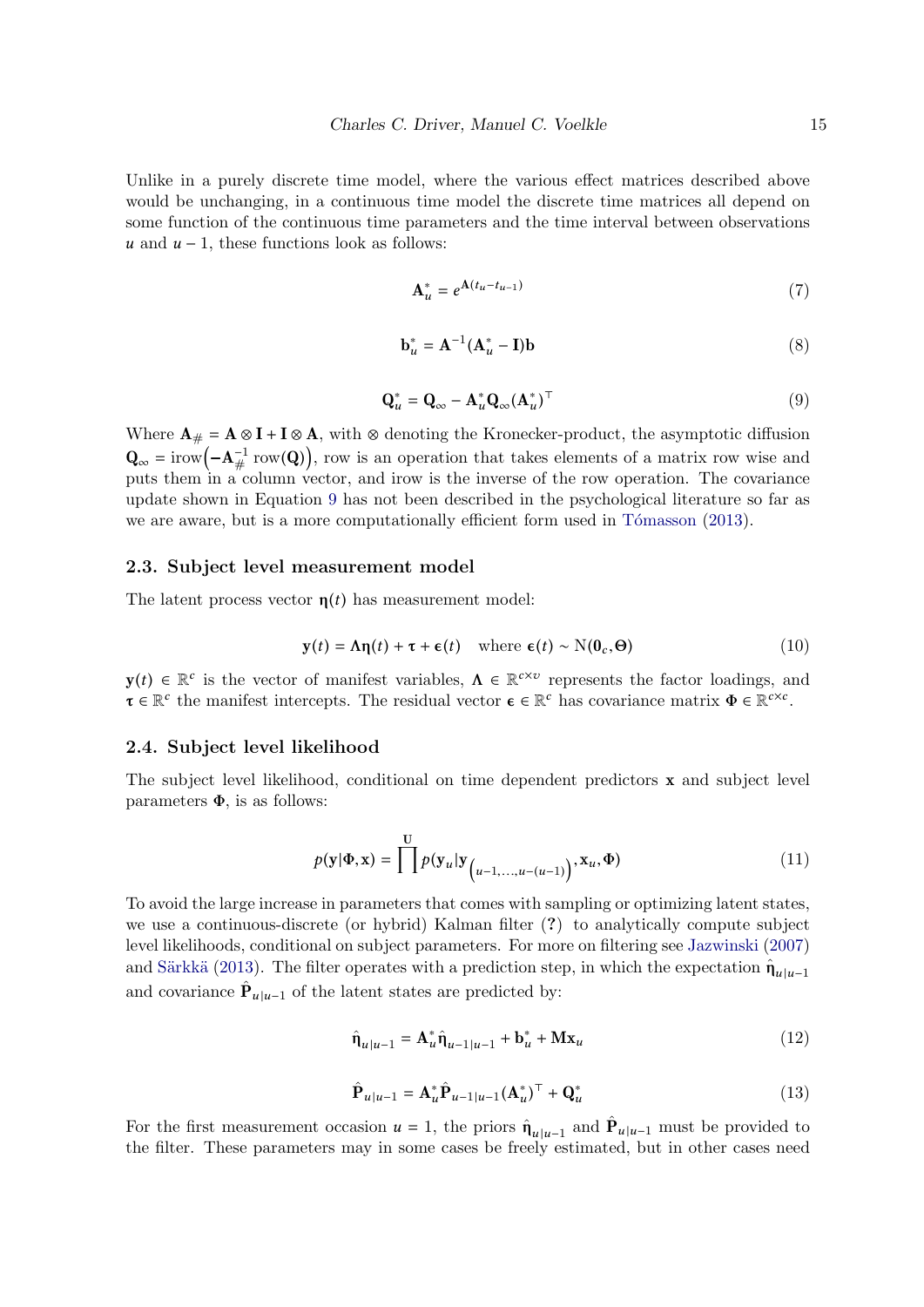to be fixed or constrained, either to specific values or by enforcing a dependency to other parameters in the model, such as an assumption of stationarity.

Prediction steps are followed by an update step, wherein rows and columns of matrices are filtered as necessary depending on missingness of the measurements y:

$$
\hat{\mathbf{y}}_{u|u-1} = \Lambda \hat{\mathbf{n}}_{u|u-1} + \tau \tag{14}
$$

$$
\hat{\mathbf{V}}_u = \Lambda \hat{\mathbf{P}}_{u|u-1} \Lambda^\top + \Theta \tag{15}
$$

$$
\hat{\mathbf{K}}_u = \hat{\mathbf{P}}_{u|u-1} \Lambda^\top \hat{\mathbf{V}}_u^{-1} \tag{16}
$$

$$
\hat{\mathbf{n}}_{u|u} = \hat{\mathbf{n}}_{u|u-1} + \hat{\mathbf{K}}_u(\mathbf{y}_u - \hat{\mathbf{y}}_{u|u-1})
$$
\n(17)

$$
\hat{\mathbf{P}}_{u|u} = (\mathbf{I} - \hat{\mathbf{K}}_u \mathbf{\Lambda}) \hat{\mathbf{P}}_{u|u-1}
$$
\n(18)

The log likelihood (*ll*) for each subject, conditional on subject level parameters, is typically<sup>[1](#page-15-0)</sup> then [\(Genz and Bretz 2009\)](#page-20-4):

$$
ll = \sum_{\mathbf{v}} \left( -1/2(n \ln(2\pi) + \ln |\mathbf{V}_u| + \left( \hat{\mathbf{y}}_{(u|u-1)} - \mathbf{y}_u \right) \mathbf{V}_u^{-1} (\hat{\mathbf{y}}_{u|u-1} - \mathbf{y}_u)^\top) \right)
$$
(20)

Where  $n$  is the number of non-missing observations at measurement occasion  $u$ .

#### 2.5. Population level model

Rather than assume complete independence or dependence across subjects, we assume subject level parameters are drawn from a population distribution, for which we also estimate parameters and apply some prior. This results in a joint-posterior distribution of:

$$
p(\Phi, \mu, \mathbf{R}, \beta | \mathbf{Y}, \mathbf{Z}) = \frac{p(\mathbf{Y} | \Phi) p(\Phi | \mu, \mathbf{R}, \beta, \mathbf{Z}) p(\mu, \mathbf{R}, \beta)}{p(\mathbf{Y})}
$$
(21)

$$
ll = \sum_{n=0}^{U} \left( ln \left( tr(\mathbf{V}_u^{-1/2}) \right) + \sum_{n=0}^{U} \left( 1/2 \left( \hat{\mathbf{V}}_u^{-1/2} (\hat{\mathbf{y}}_{(u|u-1)} - \mathbf{y}_u) \right) \right) \right)
$$
(19)

Where tr indicates the trace of a matrix, and  $V^{-1/2}$  is the inverse of the Cholesky decomposition of V. The Stan software manual discusses such a change of variables [\(Team 2016\)](#page-20-5).

<span id="page-15-0"></span><sup>1</sup>For computational reasons we use an alternate but equivalent form of the log likelihood. We scale the prediction errors across all variables to a standard normal distribution, drop constant terms, calculate the log likelihood of the transformed prediction error vector, and appropriately update the log likelihood for the change in scale, as follows: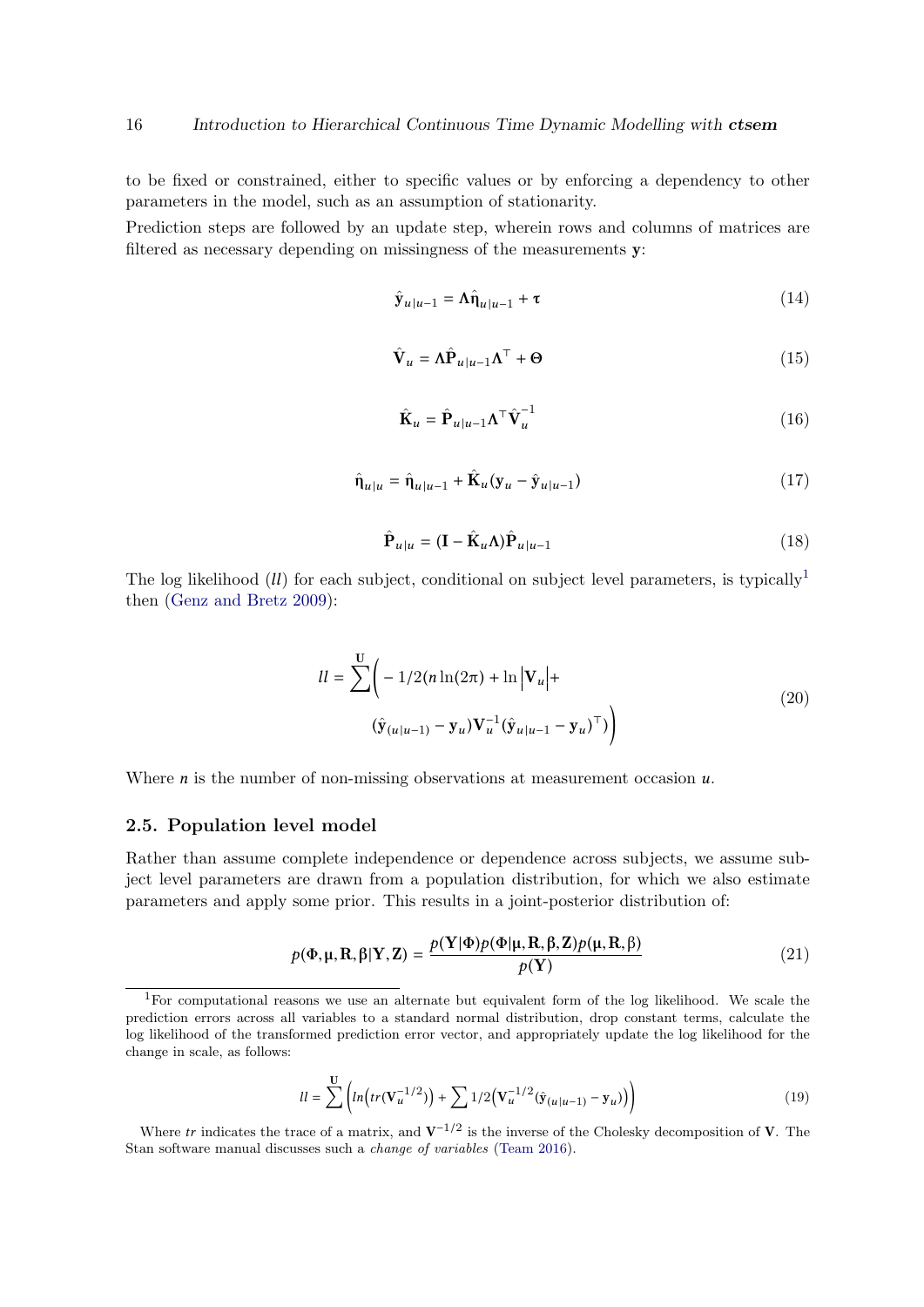<span id="page-16-0"></span>Where subject specific parameters  $\Phi_i$  are determined in the following manner:

$$
\Phi_i = \text{tform}\left(\mu + \mathbf{R}\mathbf{h}_i + \beta \mathbf{z}_i\right)
$$
\n(22)

$$
\mathbf{h}_i \sim \mathcal{N}(\mathbf{0}, \mathbf{1}) \tag{23}
$$

$$
\mu \sim N(0, 1) \tag{24}
$$

$$
\beta \sim N(0,1) \tag{25}
$$

 $\Phi_i \in \mathbb{R}^s$  represents all parameters for the dynamic and measurement models of subject *i*.  $\mu \in \mathbb{R}^s$  parameterizes the population means of the distribution of subject level parameters.  $\mathbf{R} \in \mathbb{R}^{s \times s}$  is the Cholesky factor of the population covariance matrix, parameterizing the effect of subject specific deviations  $\mathbf{h}_i \in \mathbb{R}^s$  on  $\Phi_i$ .  $\beta \in \mathbb{R}^{s \times w}$  is the effect of time independent predictors  $\mathbf{z}_i \in \mathbb{R}^w$  on  $\Phi_i$ .  $\mathbf{Y}_i$  contains all the data for subject i used in the dynamic model – y (process related measurements) and x (time dependent predictors).  $\mathbf{Z}_i$  contains time independent predictors data for subject i. tform is an operator that applies a transform to each value of the vector it is applied to. The specific transform depends on which subject level parameter matrix the value belongs to, and the position in that matrix — these transforms and rationale are described below, but are in general necessary because many parameters require some bounded distribution, making a purely linear approach untenable.

Besides the tform operator, Equation [22](#page-16-0) looks like a relatively standard hierarchical approach, with subject parameters dependent on a population mean and covariance, and observed covariates. Subject specific parameters  $h_i$  are in standardised deviation form to effect a noncentered parameterization, which appears to improve sampling efficiency in this model. See [Bernardo, Bayarri, Berger, Dawid, Heckerman, Smith, and West](#page-20-6) [\(2003\)](#page-20-6) and [Betancourt and](#page-20-7) [Girolami](#page-20-7) [\(2013\)](#page-20-7) for discussion of non-centered parameterizations.

#### 2.6. Parameter transformations and priors

A range of considerations must be made when deciding how to parameterize the model. Such considerations include: parameter bounds, distributional assumptions, fixed parameters and ease of interpretation, and sampling efficiency. Boundaries apply to many subject level parameters, such as for instance standard deviations which must be greater than 0. These boundaries also imply that the subject level parameters are unlikely to be normally, or symmetrically, distributed, particularly as population means approach the boundaries. There is a need to be able to fix parameters to specific, understandable values, as for instance with elements of the diffusion matrix Q, which for higher order models will generally require a number of elements fixed to 0. This possibility can be lost under certain transformations. Sampling efficiency is reduced when parameters are correlated (with respect to the sampling procedure), because a random change in one parameter requires a corresponding non-random change in another to compensate, complicating efficient exploration of the parameter space. While the use of modern sampling approaches like Hamiltonian Monte Carlo [\(Betancourt](#page-20-7) [and Girolami 2013\)](#page-20-7) and the no U-turn sampler [\(Homan and Gelman 2014\)](#page-20-8) mitigate these issues to some extent, minimizing correlations between parameters through transformations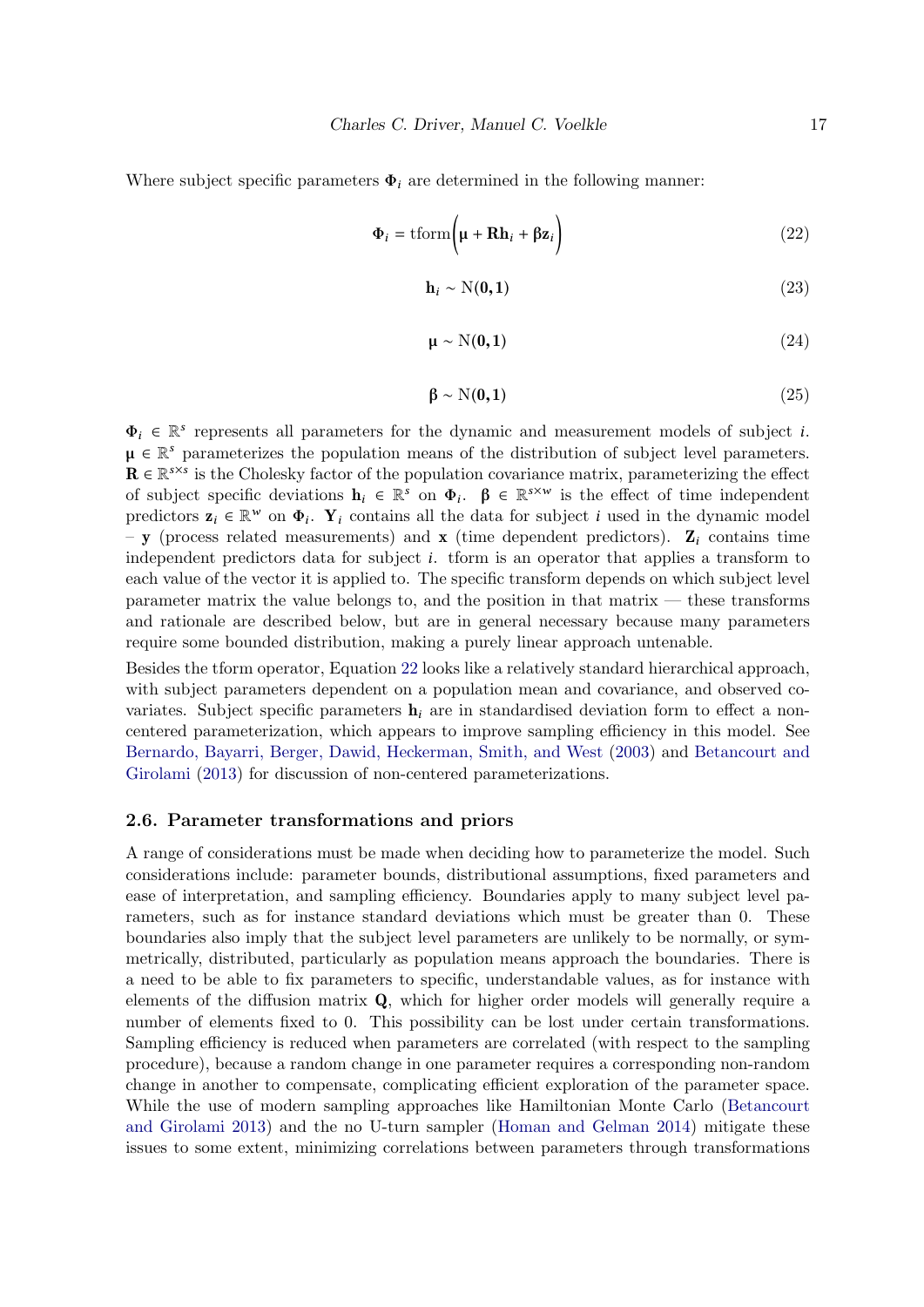still substantially improves performance. A further efficiency consideration is the inclusion of sufficient prior information to guide the sampler away from regions where the likelihood of the data approaches zero.

To account for the stated considerations, while allowing for straightforward estimation of the covariance between parameters, we first parameterize the population means according to the standard normal distribution. Subject specific deviations from each mean are distributed according to the R matrix. The R matrix accounts for parameter correlations such as would be found when, for example, subjects that typically score highly on measurements of one process are also likely to exhibit stronger auto-effects on another. The R matrix has a truncated standard normal distribution for the prior of standard deviations (diagonals), and a prior on the Cholesky factor covariance which is the result of multiplying a uniform prior on the space of correlation matrices, with the standard deviations on the diagonal. Discussion of this approach may be found in the Stan software manual [\(Team 2016\)](#page-20-5), and full details in [Lewandowski, Kurowicka, and Joe](#page-20-9) [\(2009\)](#page-20-9), but it in general has the virtue that the prior for correlations is independent of the scale. At this point, all the subject level parameters have a multivariate-normal prior, but we then transform these parameters according to the necessary constraints and desired prior distribution. The precise forms and resulting prior densities are specified in Appendix [3,](#page-17-0) but are intuitively described along with implications below:

Subject level standard deviation parameters are obtained by exponentiating a multiple of the unconstrained parameter, which results in a prior similar to the Jeffreys or reference scale prior [\(Bernardo 1979\)](#page-20-10), but is lightly regularized away from the low or high extremes to ensure a proper posterior. This form, wherein mass reduces to 0 at any boundaries, is used for all parameters where boundaries exist, because typically at such boundaries other parameters of the model become empirically non-identified.

Parameters for off-diagonals of covariance-related matrices are first transformed to a partial correlation parameter (between -1 and 1), and then combined with the relevant standard deviation parameters to determine the covariance parameter, as for the R matrix earlier. This approach ensures that the off-diagonal parameters are independent of the diagonals, in terms of both prior expectations and during sampling.

Because intercept and regression type parameters need not be bounded, for these we simply scale the standard normal to the desired range (i.e., level of informativeness) by multiplication. We could of course also add some value if we wanted a non-zero mean.

Diagonals of the drift matrix  $\mathbf{A}$  – the temporal auto effects – are transformed to be negative, with probability mass relatively uniformly distributed for discrete time autoregressive effects between 0 and 1, given a time interval of 1, but declining to 0 at the extremes.

Off diagonals of the drift matrix  $\mathbf{A}$  – the temporal cross effects – need to be specified in a problem dependent manner. For simple first order processes, they can all be left as multiplications of the standard normal distribution, but for higher order processes, the cross effects between a lower and higher order component will in general need to be parameterized similarly to the auto effects, ensuring negative values. This is so that optimization or sampling does not get stuck at a local minimum just above zero.

# 3. Parameter transformations and resulting priors

<span id="page-17-0"></span>Because all sampled parameters are drawn from a standard normal distribution, we need a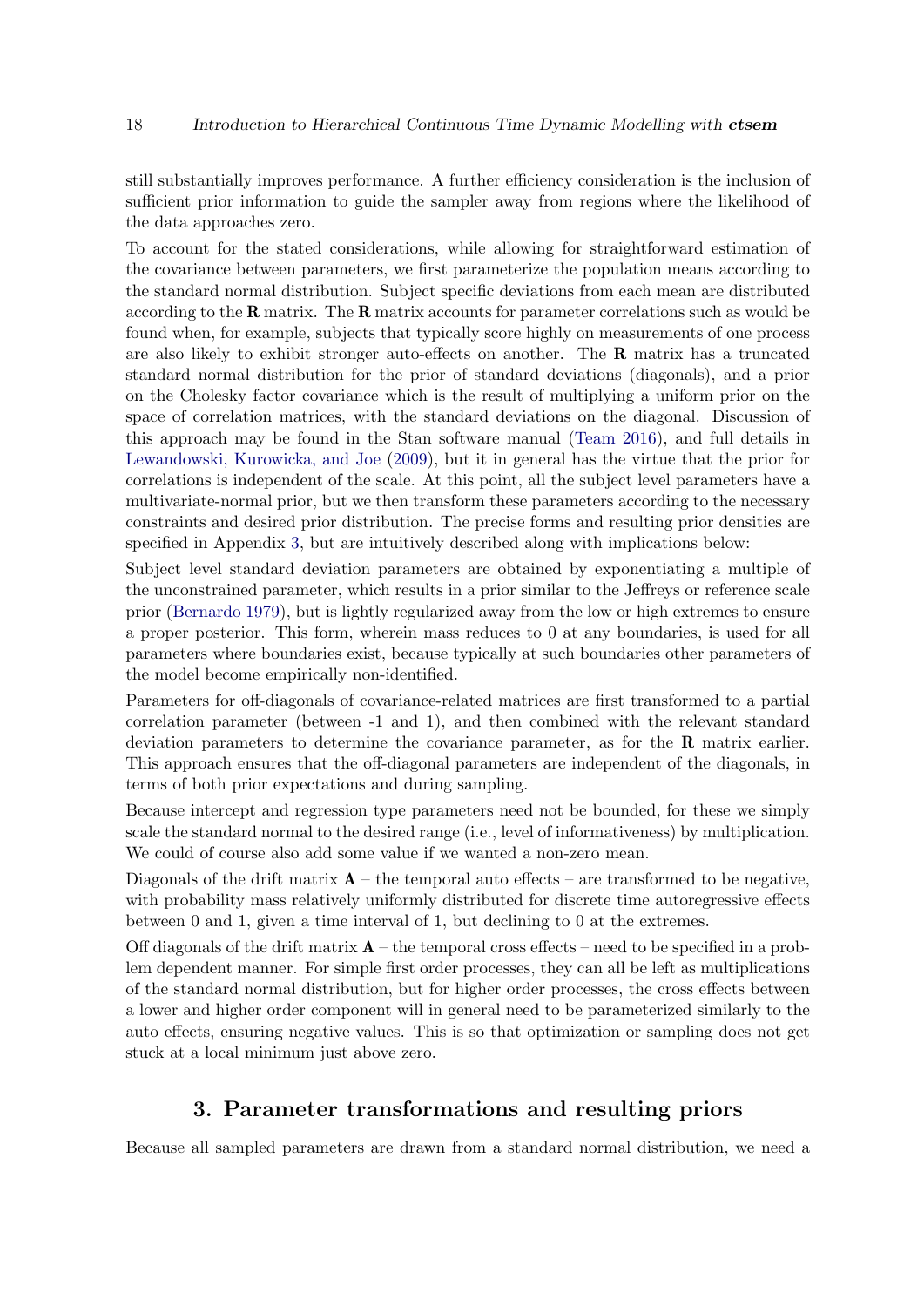variety of transformations that can be applied depending on what the parameter represents. The transformation serves to provide both the upper and lower bounds (if they exist) for the parameter of interest, as well as the prior density. While for many model parameters a simple multiplication of the standard normal is adequate, standard deviations and correlations require a bounded distribution, while we have opted to use a bounded distribution on the drift auto effects for pragmatic reasons – values greater than 0 represent explosive, non-stationary processes that are in most cases not theoretically plausible and occur only due to model misspecification. Further, positive values can result in additional local minima, causing problems for optimization or sampling. While allowing for such values may point to misspecification more readily, the constrained form results in what we believe is a computationally simpler and sensible prior distribution for genuine effects. Estimated values close to 0 when using this constrained form may point to the need to consider the model specification, perhaps by including higher order terms. The transformations we use for the various parameter types are as follows:

Standard deviation: 
$$
e^{4x}
$$
 (26)

$$
Drift auto effect (diagonal): -log(e^{-1.5x} + 1)
$$
\n(27)

Partial correlation: 
$$
2/(1 + e^{-x}) - 1
$$
 (28)

Covariance matrices are handled in a two step procedure, to ensure that priors on correlation parameters are independent of scale parameters – a long recognised problem with various common parameterizations of covariance matrices, see for instance [Huang and Wand](#page-20-11) [\(2013\)](#page-20-11) and [Gelman](#page-20-12) [\(2006\)](#page-20-12). Off-diagonals are first transformed via the inverse logit function and scaled to the range -1 to 1, and used in the lower triangle of a Cholesky decomposed correlation matrix. The diagonal of the Cholesky correlation matrix is determined based on both the standard deviations and correlations. Then, the covariance parameters are calculated by pre-multiplying the Cholesky correlation matrix by the scale matrix, which is simply the diagonal matrix containing the standard deviations. This approach ensures that the offdiagonal parameters are independent of the diagonals, in terms of both prior expectations and during sampling. Discussion of this general approach to handling covariance matrices may be found in the Stan software manual [\(Team 2016\)](#page-20-5), and full details in [Lewandowski](#page-20-9) *[et al.](#page-20-9)* [\(2009\)](#page-20-9).

Figure [1](#page-19-0) plots the resulting densities when using the described transformations. Note that of course the density for a variance is directly related to the standard deviation, and the density plot for an autoregression assumes that the time interval is 1 with no cross effects involved. For the sake of completeness we include a prior density for all other parameters, such as the drift cross effects, intercepts, and regression type parameters. These use a simple multiplication of the standard normal.

## References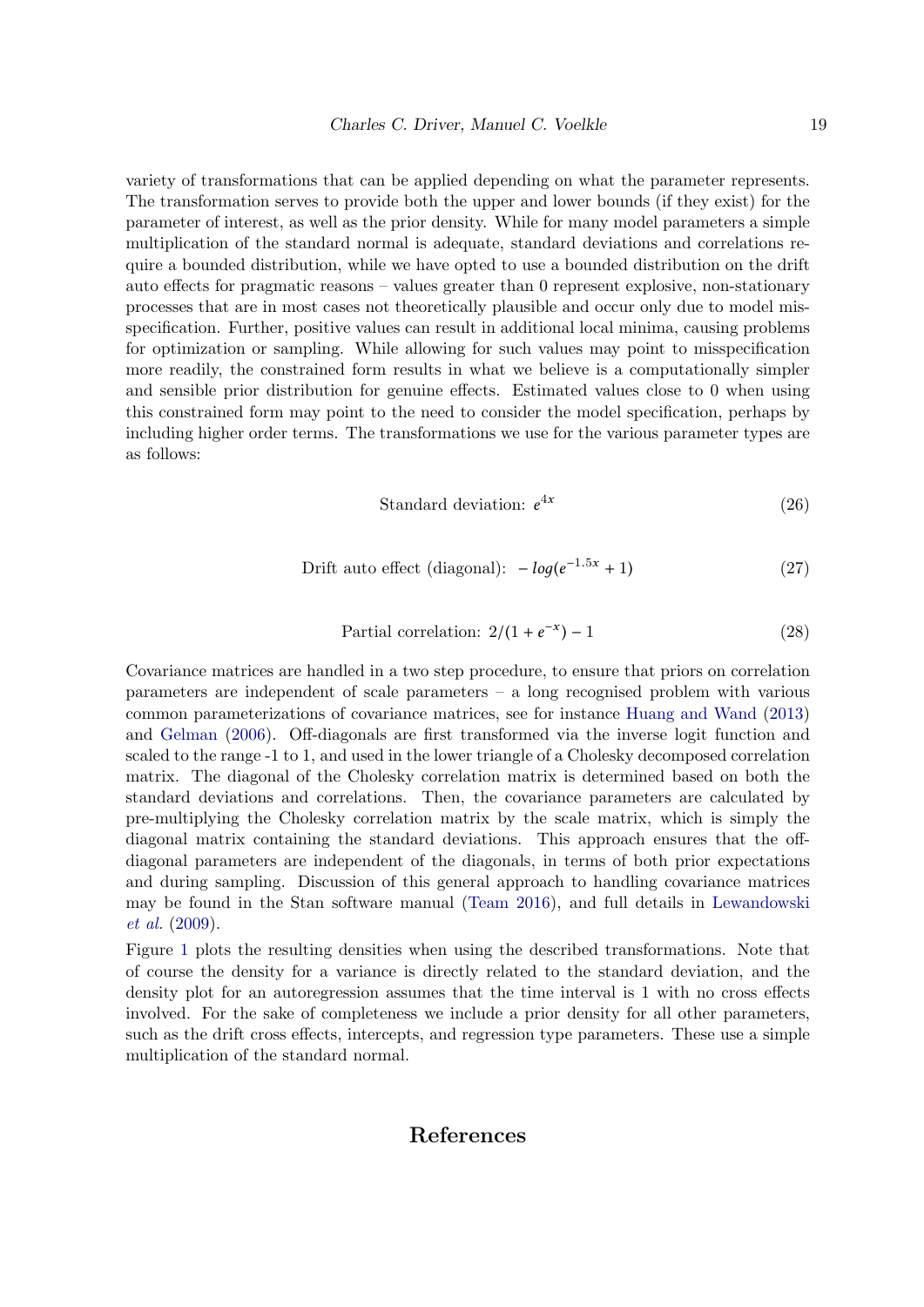

<span id="page-19-0"></span>Figure 1: Priors for population mean parameters.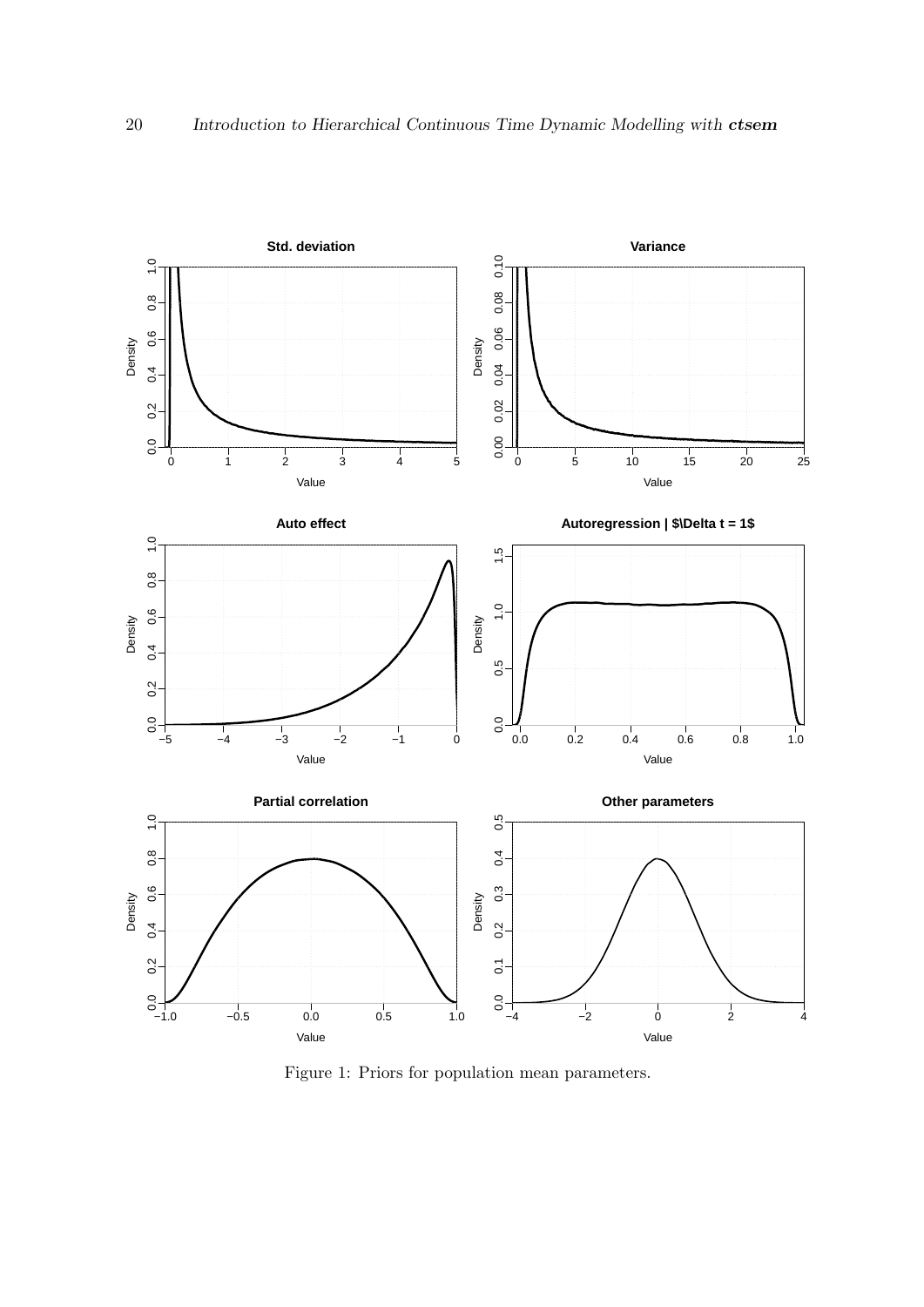- <span id="page-20-10"></span>Bernardo JM (1979). "Reference Posterior Distributions for Bayesian Inference." *Journal of the Royal Statistical Society. Series B (Methodological)*, pp. 113–147.
- <span id="page-20-6"></span>Bernardo JM, Bayarri MJ, Berger JO, Dawid AP, Heckerman D, Smith AFM, West M (2003). "Non-Centered Parameterisations for Hierarchical Models and Data Augmentation." *Bayesian Statistics 7: Proceedings of the Seventh Valencia International Meeting*, p. 307.
- <span id="page-20-7"></span>Betancourt MJ, Girolami M (2013). "Hamiltonian Monte Carlo for Hierarchical Models." *arXiv:1312.0906 [stat]*. <1312.0906>.
- <span id="page-20-0"></span>Driver C, Oud J, Voelkle M (In Press). "Continuous Time Structural Equation Modelling with R Package Ctsem." *Journal of Statistical Software*.
- <span id="page-20-12"></span>Gelman A (2006). "Prior Distributions for Variance Parameters in Hierarchical Models (Comment on Article by Browne and Draper)." *Bayesian Analysis*, 1(3), 515–534. ISSN 1936- 0975, 1931-6690. [doi:10.1214/06-BA117A](http://dx.doi.org/10.1214/06-BA117A).
- <span id="page-20-4"></span>Genz A, Bretz F (2009). *Computation of Multivariate Normal and T Probabilities*, volume 195 of *Lecture Notes in Statistics*. Springer Berlin Heidelberg, Berlin, Heidelberg. ISBN 978-3-642-01688-2 978-3-642-01689-9.
- <span id="page-20-8"></span>Homan MD, Gelman A (2014). "The No-U-Turn Sampler: Adaptively Setting Path Lengths in Hamiltonian Monte Carlo." *J. Mach. Learn. Res.*, 15(1), 1593–1623. ISSN 1532-4435.
- <span id="page-20-11"></span>Huang A, Wand MP (2013). "Simple Marginally Noninformative Prior Distributions for Covariance Matrices." *Bayesian Analysis*, 8(2), 439–452. ISSN 1936-0975, 1931-6690. [doi:](http://dx.doi.org/10.1214/13-BA815) [10.1214/13-BA815](http://dx.doi.org/10.1214/13-BA815).
- <span id="page-20-2"></span>Jazwinski AH (2007). *Stochastic Processes and Filtering Theory*. Courier Corporation. ISBN 978-0-486-46274-5.
- <span id="page-20-9"></span>Lewandowski D, Kurowicka D, Joe H (2009). "Generating Random Correlation Matrices Based on Vines and Extended Onion Method." *Journal of Multivariate Analysis*, 100(9), 1989–2001. ISSN 0047-259X. [doi:10.1016/j.jmva.2009.04.008](http://dx.doi.org/10.1016/j.jmva.2009.04.008).
- <span id="page-20-3"></span>Särkkä S (2013). *Bayesian Filtering and Smoothing*. Cambridge University Press. ISBN 978-1-107-03065-7. Google-Books-ID: 5VlsAAAAQBAJ.
- <span id="page-20-5"></span>Team SD (2016). "Stan Modeling Language Users Guide and Reference Manual, Version 2.9.0."
- <span id="page-20-1"></span>Tómasson H (2013). "Some Computational Aspects of Gaussian CARMA Modelling." *Statistics and Computing*, 25(2), 375–387. ISSN 0960-3174, 1573-1375. [doi:10.1007/](http://dx.doi.org/10.1007/s11222-013-9438-9) [s11222-013-9438-9](http://dx.doi.org/10.1007/s11222-013-9438-9).

#### Affiliation:

Charles Driver Center for Lifespan Psychology